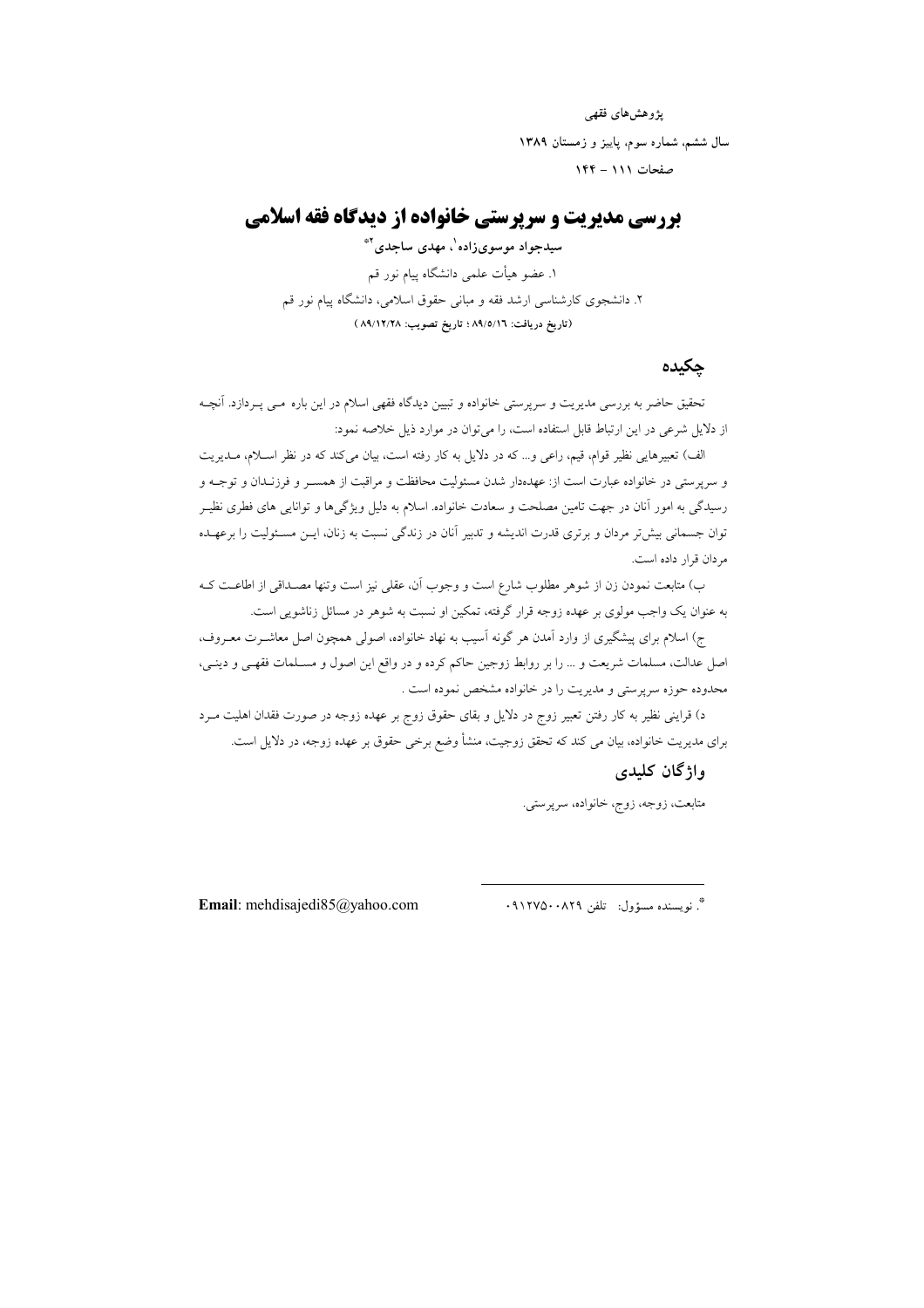مقدمه

## تبيين موضوع وساختارتحقيق

در مباحث مربوط به خانواده، مسائل و موضوعات متعــددی مطـرح اسـت. یکــی از مهمترین موضوعاتی که بایـد در ایـن زمینـه مـورد بررسـی قـرار گیـرد، «مـدیریت و سرپرستی خانواده» و تبیین نظر اسلام در این باره است؛ چـرا کــه برپــایی نظــم در هــر مجموعه و استقرار نظامی بر پایه قانونمنـدی، ضـوابط معقـول و حاکمیـت ارزش۵حـای اصولی، به وجود لیاقت، کیاست، حسن تدبیر و شایستگیهای لازم در بخش مـدیریت اّن منوط است و متقابلاً، ضعف در تنظیم امور و تدبیر کارها و بی توجهی و بــیکفــایتی مسئول و غفلت از وظایف، موجب سقوط و انهدام یک واحد اجتماعی است. خـانواده به عنوان یک نهاد کوچک، اما اساسی در جامعه انسانی که بــا مســائل مختلفــی از قبیــل اقتصاد، فرهنگ، تربیت، نزاع، خصومت و… روبه روست، نــه تنهـا از ایــن قاعــده کلــی مستثنا نیست، بلکه از آن جهت که خانواده حریم امن انسانهـا و محـل ارتبـاط خـاص نسبی و عاطفی و اخلاقی و تربیتی افراد با یکدیگر و جایگاه رشـد فضـایل و کمـالات انسانی است؛ مدیریت آن از منظر اسلام، از اهمیت و ظرافت خـاص خـود برخـوردار است و مدیر و رییس آن در اداره و تدبیر زندگی نقش کلیدی داشته و مسئولیت شرعی قابل توجهی متوجه اوست. توجه به این مهم میطلبـد کـه جایگـاه، حـدود و جوانـب مساله را از دید شارع مقدس، مورد بررسی قرار دهیم. در این زمینــه، ابتــدا بــه بررســی دلایل مساله از قرآن و روایات و اجماع پرداخته و در نهایت نتیجــه بــه دســت آمــده را مورد ارزیابی و تحلیل قرار میدهیم.

## بيان پيشينه و ضرورت تحقيق

موضوعات و مسائل مربوط به خــانواده و زوجـين، از ديربــاز مــورد توجــه فقهــا و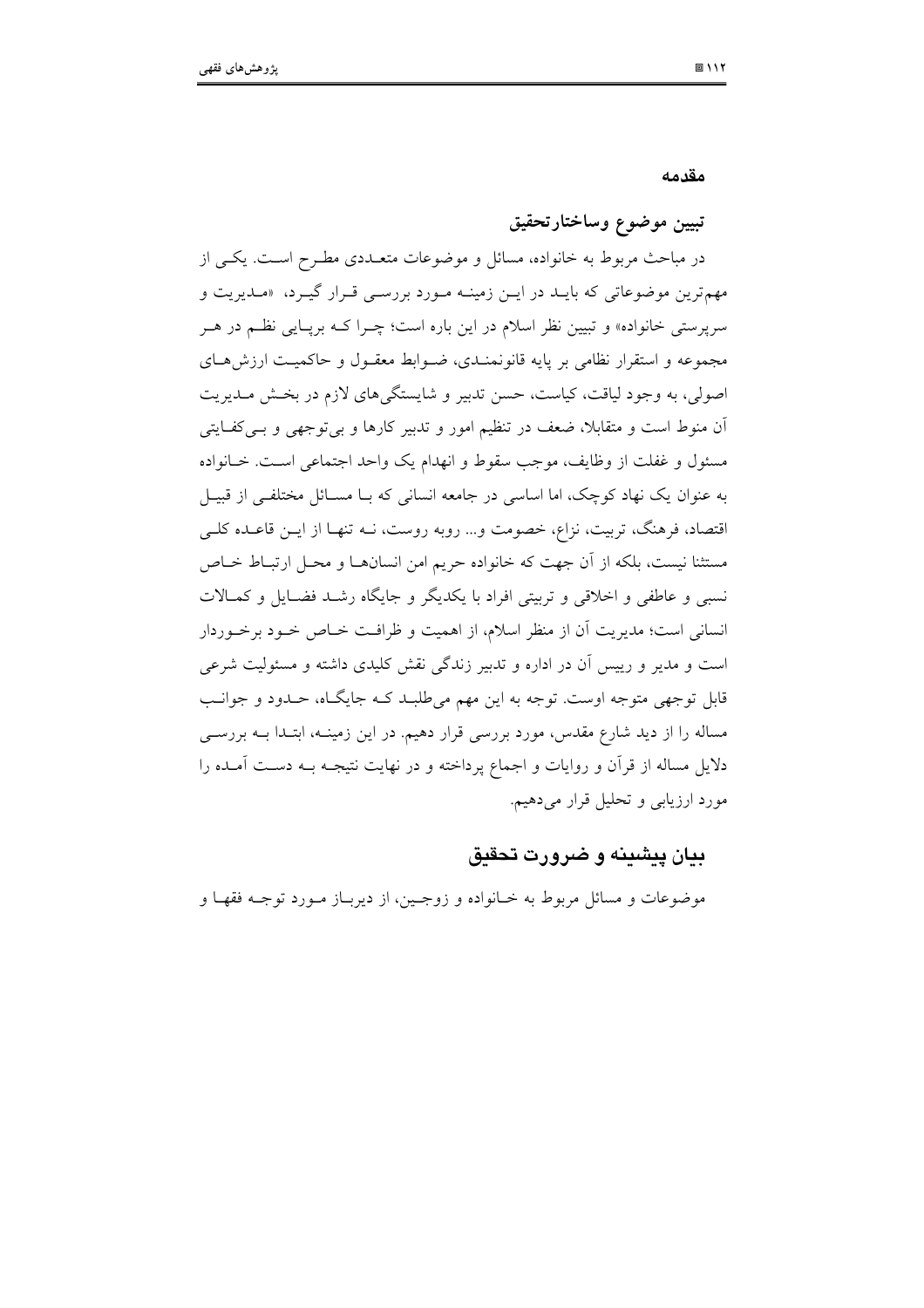دانشمندان اسلامی بوده و در کتابهای فقهی خود فـروع فراوانـی در مـورد آن مطـرح کردهاند. در عین حال، در این کتابها، در باب مستقلی تحت همین عنـوان یـا عنـاوین مشابه به موضوع مورد گفتوگو پرداخته نشده است. مفسرين اسلامي نيز در ذيل آيات مرتبط با موضوع تحقیق، نظرات مفیدی ارائه کردهاند. البته این سخن بــه معنــای مطــرح نکردن موضوع از سوی فقیهان نیست؛ لکن در برخی از زوایای موضـوع، ابهـام وجـود داشته و آرای فقها نیز دراین ارتباط پراکنده است و همـین امـر، بررسـی و تحقیـق در خصوص اين مساله را ضرورت بخشيده است.

# طرح سؤال در زمينه موضوع

در جهت روشن شدن هرچه بیش تر موضوع با چند سؤال اصلی و عمده بدین شرح مواجه هستيم:

۱. مدیریت و سرپرستی در نهاد خانواده چه مفهومی دارد؟ نظر اسلام در ایـن بـاره چیست؟

۲. از نظر اسلام این نهاد چگونه باید اداره شود و مدیر آن چه کســی اســت؟ زن یــا مرد؟ يا هر دو؟

۳. مبنای اسلام در انتخاب سرپرست و مدیر خانواده چه بوده است؟ ٤. برفرض كه شارع مقدس اين مسئوليت را بر عهده مرد نهاده باشـد، ميـان وظيفـه مرد و مسئولیت شرعی وجوب متابعت از زوج چه ارتباطی وجود دارد؟ و نیز محـدوده ابن مسئولت تا كجا است؟

۵. آیا میان مسئولیت سرپرستی و تعیین برخی حقوق برای زوج در روایات ارتباطی وجود دارد؟ و آيا اين مسئوليت، منشأ وضع چنين حقوقي است؟

تلاش این مقاله آن است که زمینه را برای پاسخ گفتن به این پرسش هــا فــراهـم آورد و به موضوع جایگاهی روشن وتمرکزی مطلوب ارزانی دارد.

## تعريف موضوع

هر اجتماعی به مدیری نیازمند است که به کارهای مردم رسیدگی نموده، امـور آنــان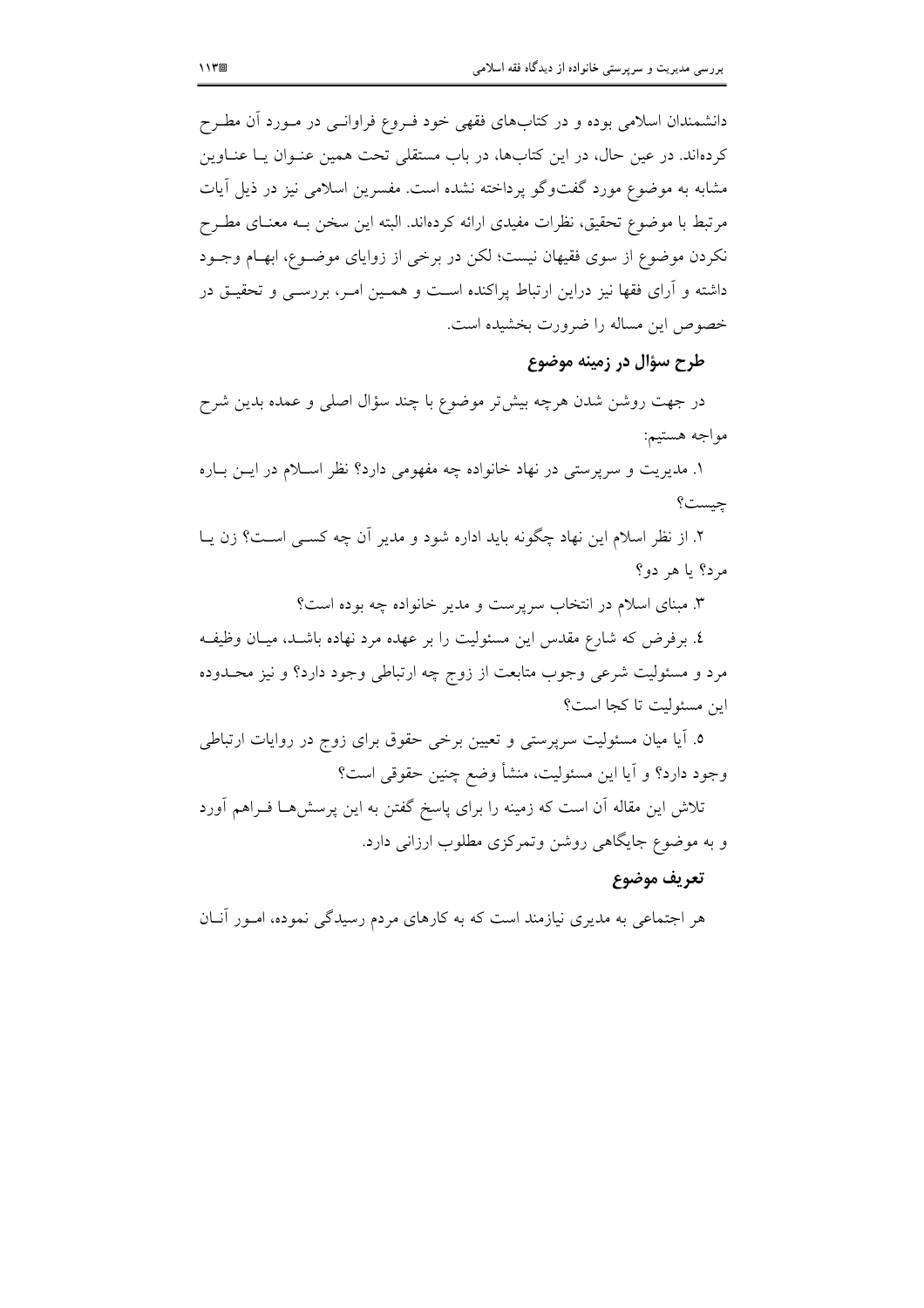را سامان دهد و در صورت بروز اختلاف، نظر او قاطع باشد. خانواده نیز به عنوان یک اجتماع کوچک از این قاعده مستثنا نیست. اصولا زن و شوهر باید با صفا و صمیمیت و توافق يكديگر، امور خانواده را اداره كنند؛ لكن اگر بين آن دو، درباره مسايل مـرتبط بــا خانواده و نحوه مديريت أن، اختلاف نظر يديد أيـد، نظـر مـدير و سريرسـت خـانواده مقدم خواهد بود و دیگران باید نظر او را بیذیرند و از او در تصمیم اخذ شده در جهت مصلحت خانواده متابعت نمایند. به عبارت دیگر، میدیریت خیانواده عبیارت است از: مسئولیت تدبیر و تصمیم شایسته نسبت به اداره زندگی و خانواده در جهت مصلحت و تثبیت بنیان آن. در مباحث آتی در بررسی این مفهوم در اَیات و روایات، خواهیم گفت که در شریعت اسلامی، از مدیریت وسرپرستی خـانواده، همـین معنـا مـورد نظـر قـرار گر فته است.

توجه به این نکته ضروری است که اگر خانواده مسئول و مدیر نداشته باشد و زن و مرد هر دو در اداره امور آن برابر باشند، ناچار باید برای حل اختلاف خود در هر مــورد به دادگاه رجوع کنند و همین امر میتواند صـلح و صـفای خـانواده را بــه هــم بزنــد و یایههای زندگی زناشویی را فرو ریزد.

### دیدگاه برخی از دانشمندان اسلامی در باره مدیریت خانواده

استاد محمد تقی جعفری برای اداره خانواده، چهار صورت را تصویر می کنـد: زن و مرد، هر دو سرپرستی را بر عهده گیرند؛ سرپرستی خانواده بـه عهـده زن باشـد؛ حالـت یدرسالاری و چهارم: نظام شورایی برای اداره خانواده با سرپرستی و ماموریـت اجرایــی مرد. ایشان در این ارتباط چنین گفته است:

«این حالت (چهارم) برای اداره منطقی خانواده، شرط لازم و فوق العـاده بـا اهمیـت است؛ حتى در خانوادههايي كه فرزندان آنان نيز رشـد يافتـه و از معلومـات و تجـارب مفید پرخوردار شدهاند؛ به شرط آنکه طرفین شورا با کمال تقوا و عبدالت و پے طرفے رفتار کنند و از تمایلات شخصی در اداره خانواده دست بردارند. مسلم است که کارآبی تصمیمهای اخذ شده در شورا در نتیجه گیری محض خلاصه نمی شـود، بلکـه بایسـتی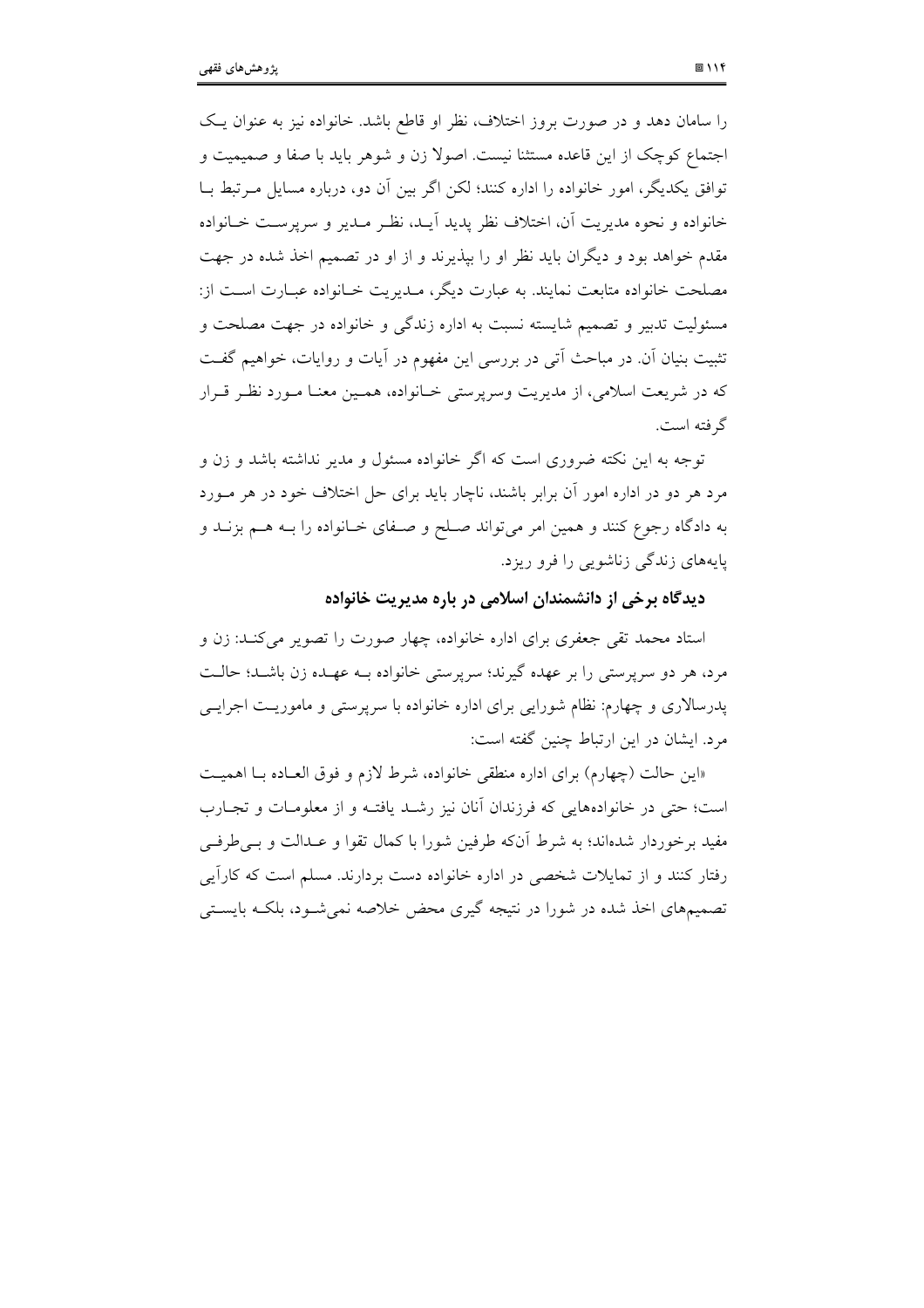این نتیجه به مرحله اجرا در آید. این عامل اجرا در ایدئولوژی اسلام، مرد معتـدل اسـت که با کلمه سرپرست مسئول که معنی (قوام) است، تعبیر شده است» (جعفـری، ١٣٦١، صص ٢٦٧ و ٢٦٨).

استاد محمد تقى مصباح معتقد است:

«خانواده (يدرسالار) ، يدر نان آور، مدير و فرد مقتدر خانواده است و مـادر مسـئول گرم نگاه داشتن کانون خانوادگی. درخانواده (مادرسالار) ، مدیریت و اقتدار از آن مـادر است. نظام پدرسالاری که سخت مورد تایید و تاکید اسلام است، اکنـون در بسـیاری از جوامع صنعتی و علی الخصوص در آمریک] و بـالاخص در میـان برخـی از قشـرهای اجتماعی آمریکا رو به سستی میگذارد. در این گونـه جامعـههـا و درمیـان ایـن قشـرها گرایشی پدیدار شده است به اینکه پدر دیگر اختیار امور خـانواده را در انحصـار خـود نداشته باشد و از تسلطش بر اعضای خانواده کاسته شود وتسـلط مـادر رو بـه افـزايش رود و وی بیش از پدر بر خانواده چیرگی ورزد» (مصباح، ۱۳۷۸، ص ۳۲٦).

## طرح ادله موضوع از قرأن

مهمترین آیهای که دراین ارتباط میتواند مورد استدلال قرارگیرد، آیــه شــریفه ذیــل مے باشد:

«الرجال قوامون على النساء بما فضل الله بعضهم على بعض وبما انفقوا من اموالهم فالصالحات قانتات حافظات للغيب بما حفظ الله واللاتبي تخافون نشوزهن فعظوهن واهجـروهن فـبي المضــاجع واضربوهن فان اطعنكم فلا تبغوا عليهن سبيلا ان الله كان عليا كبيرا؛ مردان سرپرست و نگهبان زنانند، به خاطر برتريهايي كه خداوند [از نظرنظـام اجتمــاع] بــراي بعضــي نســبت بــه بعضی دیگر قرار داده است، و به خـاطر انفـاقهـایی کـه از اموالشـان [در مـورد زنـان مي كنند] و زنان صالح، زناني هستند كه متواضـعند ودر غيــاب [همســر خــود] اســرار و حقوق او را، در مقابل حقوقی که خدا برای آنان قرار داده، حفظ می کنند و اما آن دسته از زنان را که ازسرکشی و مخالفتشان بیم دارید، پند و اندرز دهیـد و [اگـر مـوثر واقـع نشد] در بستر از آنها دوری نمایید و [اگر هیچ راهی جز شدت عمل، برای وادار کردن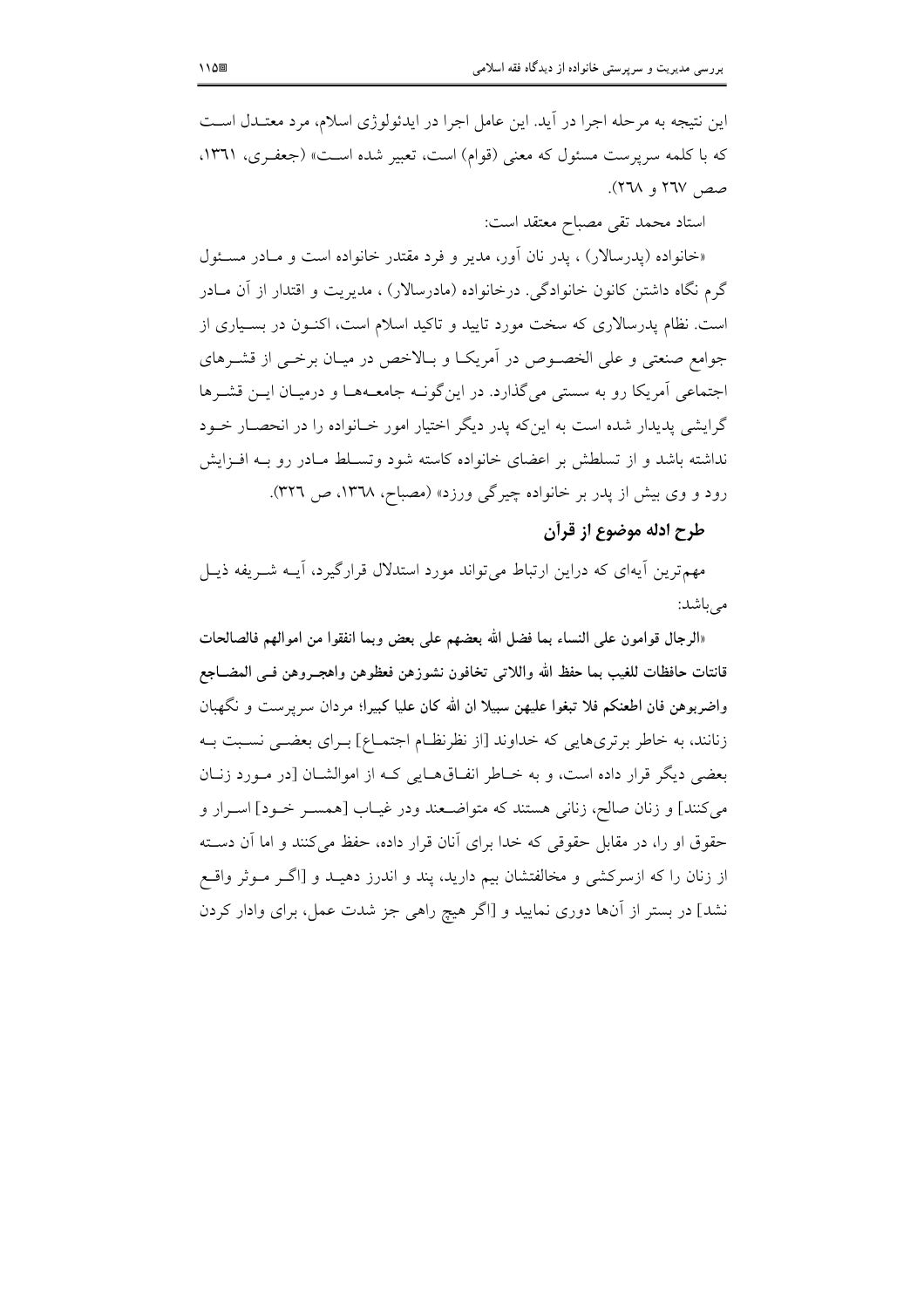آنها به انجام دادن وظایفشان نبود] آنها را تنبیه نماییـد واگـر از شــما پیـروی کردنـد، راهی برای تعدی بر آنها نجویید. [بدانید] خداوند بلند مرتبه و بزرگ است [و قــدرت او بالاترين قدرتهاست]» (نساء / ٣٤).

براي آنكه بدانيم مراد از «قوامون» چيست ومحدوده دلالت آن چقدر است، نخست به بررسی معنای «قوامون»، «بما فضل الله» و«بعضهم علی بعـض» پرداختــه و ســيس بــه بررسي مطلب اصلي مي پر دازيم:

قوامون

کلمه «قوامون» جمع قوام، صیغه مبالغه از ماده قیام است و قیام یعنی ایستادن کـه در کاربردهای مختلف بنا بر قرینههای موجود در کلام، معنای مخصوصی به خود می گیرد.

در لسان العرب آمده است: « قيام گاهي به معناي محافظت و اصلاح مـي آيــد، مثــل آيه «الرجال قوامون». در ادامه آمده است: «قيم المراه، يعني زوج او؛ زيرا مرد به امور زن و نیازمندیهای وی قائم است. قام علی المراه؛ یعنی روزی او را به عهده گرفت و انــه لقوام عليها؛ يعني روزي دهنده اوست. خداوند در قرأن فرموده است: الرجال قوامون علـي النساء، مراد از قيام كه به معناي مثول (از جا بلند شدن) و تنصّب (اوج گـرفتن) و ضـد نشستن است، نمی باشد؛ بلکه قیام بدین معناست که مردان متکفل امور زنانند، به شــئون آنان توجه دارند» (ابن منظور، ١٤١٤ق، ص ٥٠٢).

كلام مفسران نيز در اين زمينه مختلف است: شيخ طوسي صاحب تفسير تبيان مي فرمايد: «الرجال قوامون على النساء بالتاديب والتدبير…» (طوسي، ١٤٠٩ق، ص ١٨٨). ایشان در این کلام، قوامیت مردان بر زنان را در تادیب وتدبیر امورخانواده می داند. مرحوم طبرسی در این باره فرموده است: «مردان قیم بر زنان و مسـلط بـر آنهاینــد در تــدبیر، تادیــب، پــرورش و آمــوزش» (طبرسی، ۱۳۷۲، ص۷۷). ایشان در این کلام، قوام را به معنای تسلط داشتن مـردان بـر

برخی شئون زنان دانستهاند (عهده دار شدن برخی شئون زنان).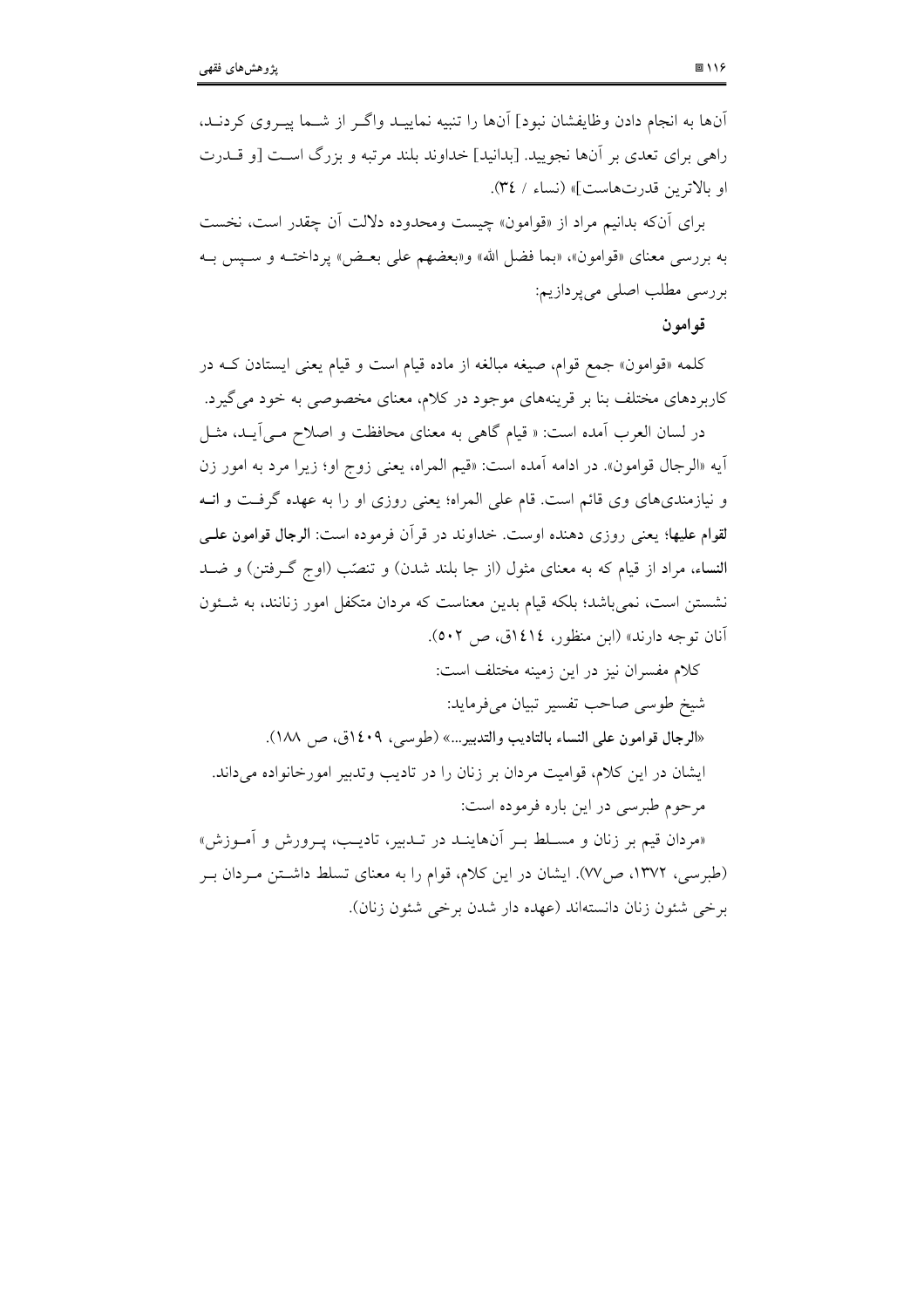آلوسی در این زمینه گفته است:

«موقعیت مردان، قیام بر زنان است، همچون که بر رعیت از طریق امـر و نهـی، قیـام دارند» (آلوسي، ١٤١٥ق، ص ٢٤).

علامه طباطبايي صاحب تفسير الميزان مي فرمايد:

«والقوام من القيام و هو اداره المعاش...» (طباطبايي، ١٣٧٤، ج ٤، ص ٢١٥)؛ قـوام از ماده قیام و به معنای اداره کردن زندگی می باشد. همچنین ایشان در جای دیگر فرمـوده است: «القيم هو الذي يقوم بامر غيره والقوام و القيـام مبالغـه منــه » (طباطبــايي، ١٣٧٤، ج ٤، ص ۳٤٣).

به نظر می رسد با توجه به دو نکته بتوان به معنای قوام نزدیک شد:

۱. در معانی آن محافظت، تکفل و عهده دارشدن امور و اداره کردن و مديريت زندگي، ذكر شده است.

٢. در اين أيه واژه « قوامون » با حرف « على » أمده است. تركيب مـاده «قيـام» بـا «علي» با نوعي نظارت و مراقبت، پيگيري و اعمال قدرت همراه است. در قـران كـريم یک مورد دیگر، قیام با «علی» آمده که میتواند شاهد بر این سخن باشـد. «مـنهم مـن ان تامنه بدینار لا یوده الیک الا مادمت علیه قائما؛ و از اهل کتاب گروهی هستند که اگـر یـک دینار هم به آنها بسیاری به تو باز نمی گردانند، مگر تا زمانی که بالای سر آنها ایستاده [و بر آنها مسلط] باشي» (آل عمران ٧٥/).

با در نظر گرفتن این دو نکته می توان گفت: «قوامـون» نـوعی سرپرسـتی، بـر عهـده گرفتن امور و مراقبت و محافظت را معنا می دهد. بنابراین، معنای آیه شریفه ایــن اســت که مردان سرپرست و مراقب و محافظ و عهده دار شئون زندگی زنان هستند؛ به عبارتی مسئوليت اداره زندگي بر دوش آنان است.

بما فضل الله

کلام مفسران در بیان فضیلت مندرج در «بما فضل الله»، متفاوت است. شیخ طوس<sub>عی</sub> در این باره فرموده است: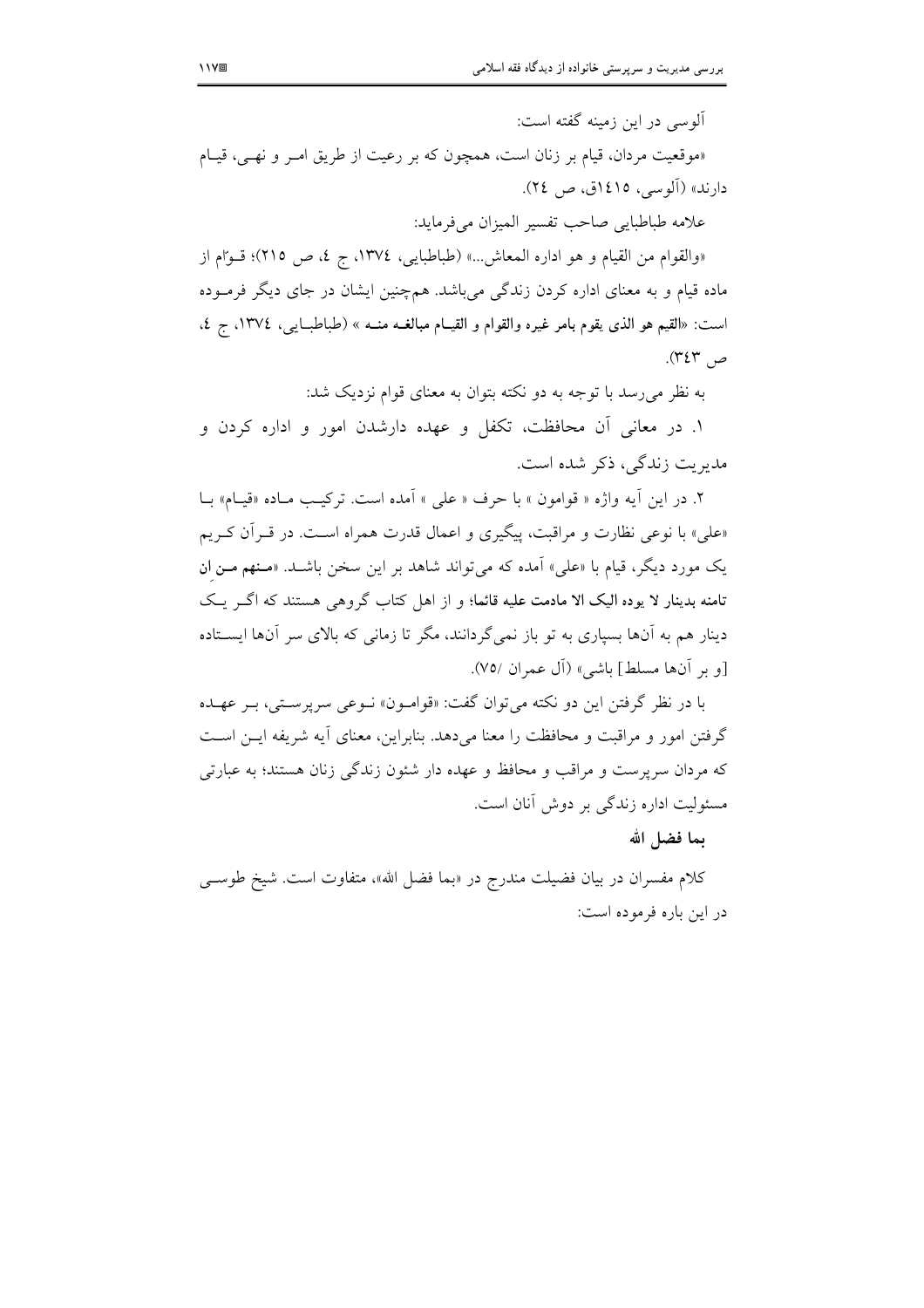| «الجال قوامون… بما فضل الله الرجال على النساء فــي العقــل و الــراي» (طوســي، ١٤٠٩ق،                |
|------------------------------------------------------------------------------------------------------|
| ص۱۸۸)؛ قوامیت مردان بر زنان. به جهت این است که خداوند آنان را در قوه تعقــل                          |
| و نظر بر زنان برتری داده است.                                                                        |
| مرحوم طبرسي نيز چنين فرموده است:                                                                     |
| «زیادتی فضل از قبیل دانش، عقل، عزم و رای نیکـو مـراد اسـت» (طبرسـی، ۱۳۷۲،                            |
| ص ۷۷).                                                                                               |
| آلوسی در اینباره معتقد است:                                                                          |
| «فضیلت در آیه ذکر نشده است، زیرا چنان واضح است که بــه بیــان نیــاز نــدارد. در                     |
| روايات أمده كه زنان ناقص العقل والدّين ميباشند و مردان بر خــلاف أنــان» (ألوســي،                   |
| ١٤١٥ق، ص ٢٤).                                                                                        |
| مجمع البحرين تفضيل را كمال عقل، حسن تدبير ونيرومندى در عمل دانسته اسـت                               |
| (طريحي، ١٤١٦ق، ص ١٤٢).                                                                               |
| علامه طباطبايي ميفرمايد:                                                                             |
| «… والمراد بالفضل هو الزياده في التعقل فان حياته حياه تعقليه و حياه المراه احساسيه عاطفيــه؛         |
| مراد از برتری، برتری ازجهت قوه تعقل است؛ چرا که زندگانی وحیات مـرد عقلانــی و                        |
| زن احساسی است».                                                                                      |
| ايشان در ادامه م <sub>ى</sub> فرمايد: «وليس المراد به الكرامه التى هى الفضيله الحقيقيه فى الاسـلام و |
| هي القربي و الزلفي من الله سبحانه فان الاسلام لا يعبــا بشــيء مــن الزيــادات الجســمانيه التــي لا |
| يستفاد منها الا للحياه الماديه و انما هي وسائل يتوسل بها لما عند الله» (طباطبــايـي، ١٣٧٤، ج ٤،      |
| ص ٢١٥).                                                                                              |
| آنچه میا باست، همانطن که علام مطاط اس در کلام اخر شان دان اشاره                                      |

انچه مسلم است، همانطور کــه علامــه طباطبــایی در کــلام اخیرشــان بــدان اشــاره نمودند، مراد از این فضیلت، فضیلت و برتری در نزد خداوند متعـال بــه خــاطر برتــری جسمی نیست؛ زیرا اسلام تنها ملاک برتری انسانها را بر یک<code>L</code>یگر تقــوا و پرهیزگــاری میداند واز طرفی در آیه شریفه، به جهت تفضیل و برتری اشاره نشده است. لـذا بایــد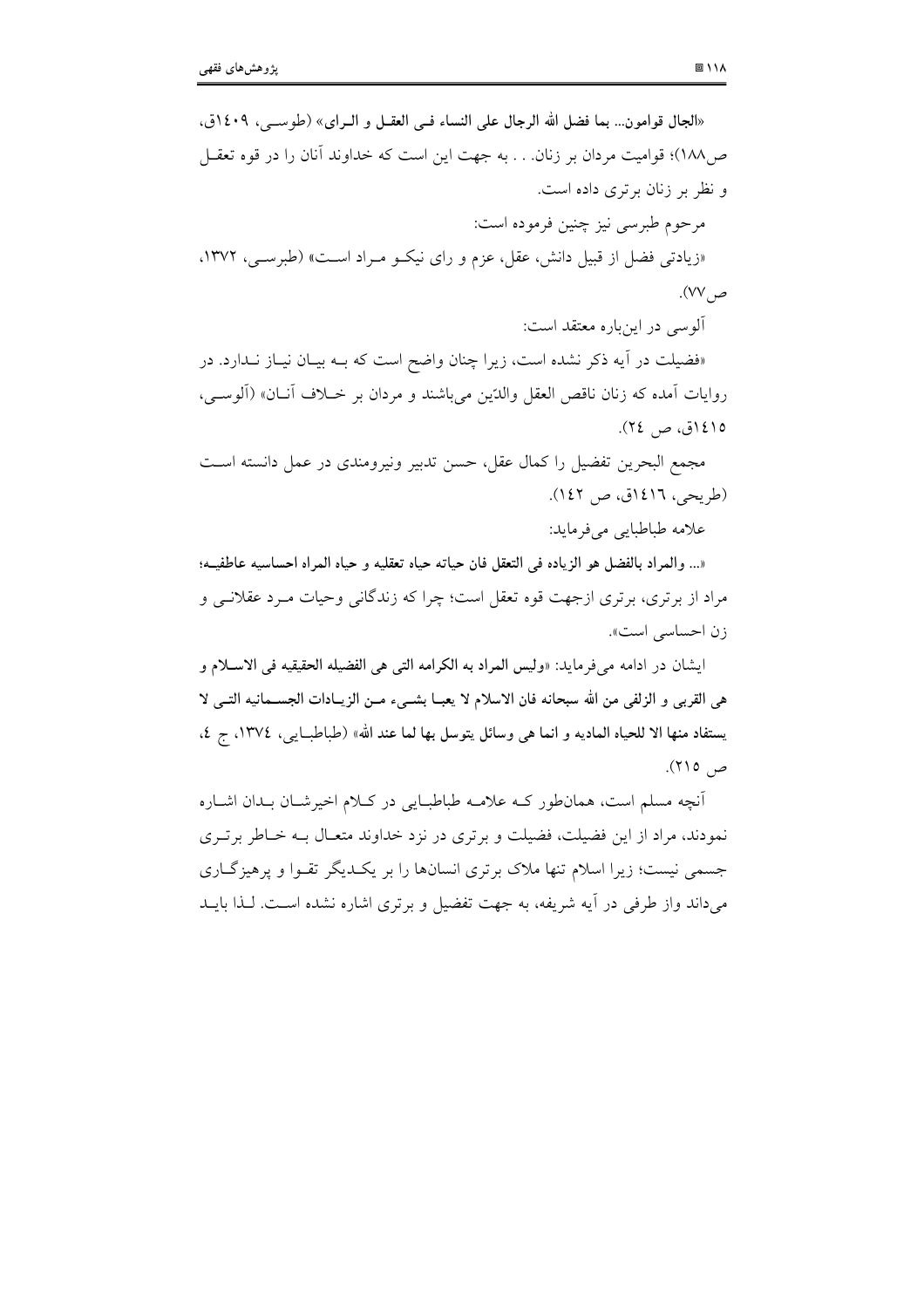مراد از آن برتری، برتری در چیزی باشد که مخاطبان به آسانی و سهولت آن را بفهمنــد. بنابراین، همان طور که اکثر مفسرین بـدان اشـاره نمودنـد، شـاید بتـوان گفـت توانـایـم جسمي و فكرى وغلبه قوه تعقل و راى در مرد (درمقابل غلبه احساسات و عواطف در زن) که برای عهده دارشدن مسئولیت سرپرستی و اداره خانواده مورد نیاز اوست، همـان مبنای تفضیل مورد اشاره در آیه شریفه باشد و در واقع در این قسمت، قرآن بــه فلســفه فطري بودن اشاره مي کند؛ يعني به حکم سرشت مرد و زن.

## بعضهم على بعض

غالب مفسران تركيب مذكور را چنين معنا مي كننــد: «الرجــال علــي النســاء» و دليــل این گونه سخن گفتن را مختلف آوردهاند.

ألوسي گفته است: چون مطلب واضح بود، خداوند چنین سخن گفته است (ألوسي، ١٤١٥ ق، ص ٢٤).

استاد مغنیه گفته است: برای اینکه ممکن است در میان زنان، زنی بـا فضـیلتتـر از هزار مرد يافت شود، لذا با واژه «بعض» ادا شده است (مغنيه، ١٤٢٤ق، ص ٣١٥). استاد مطهری(ره) در این باره می فرماید:

«عبارت قرآن كه فرموده است: «بما فضَّل الله بَعضَهُم عَلى بَعض و نفرمـوده اســت: بمــا فضَّل اللهُ الرجالَ علَى النساء؛ ناظر به اين است كه بعضي بر بعضي برتري دارنــد، و[عمــدا] نگفته است مردان بر زنان؛ چون خواسته [است] بگوید برتریهـایی مـرد بـر زن دارد و برتريهايي زن بر مرد دارد و لازمه اين برتري [متقابل] حكومت مرد است بر زن». استاد مطهري در همين زمينه و در بياني ديگر مي فرمايد:

«یعنی به مرد بنا بر فضیلت هایش مزایایی داده شده که بر طبق آن به درد حکومت داخل خانواده می خورد و به زن بنا بر فضیلت هایش مزایایی داده شده که به موجب آن شايسته اداره داخل خانواده است... دراين قسمت، قرآن اشاره مي كند بـه فلسـفه فطـرى بودن، یعنی به حکم سرشت مرد و زن، مطلب این چنین است» (پیام زن، ۱۳۷۳، ش ۲۲ و ۱۱۱، ص ٦).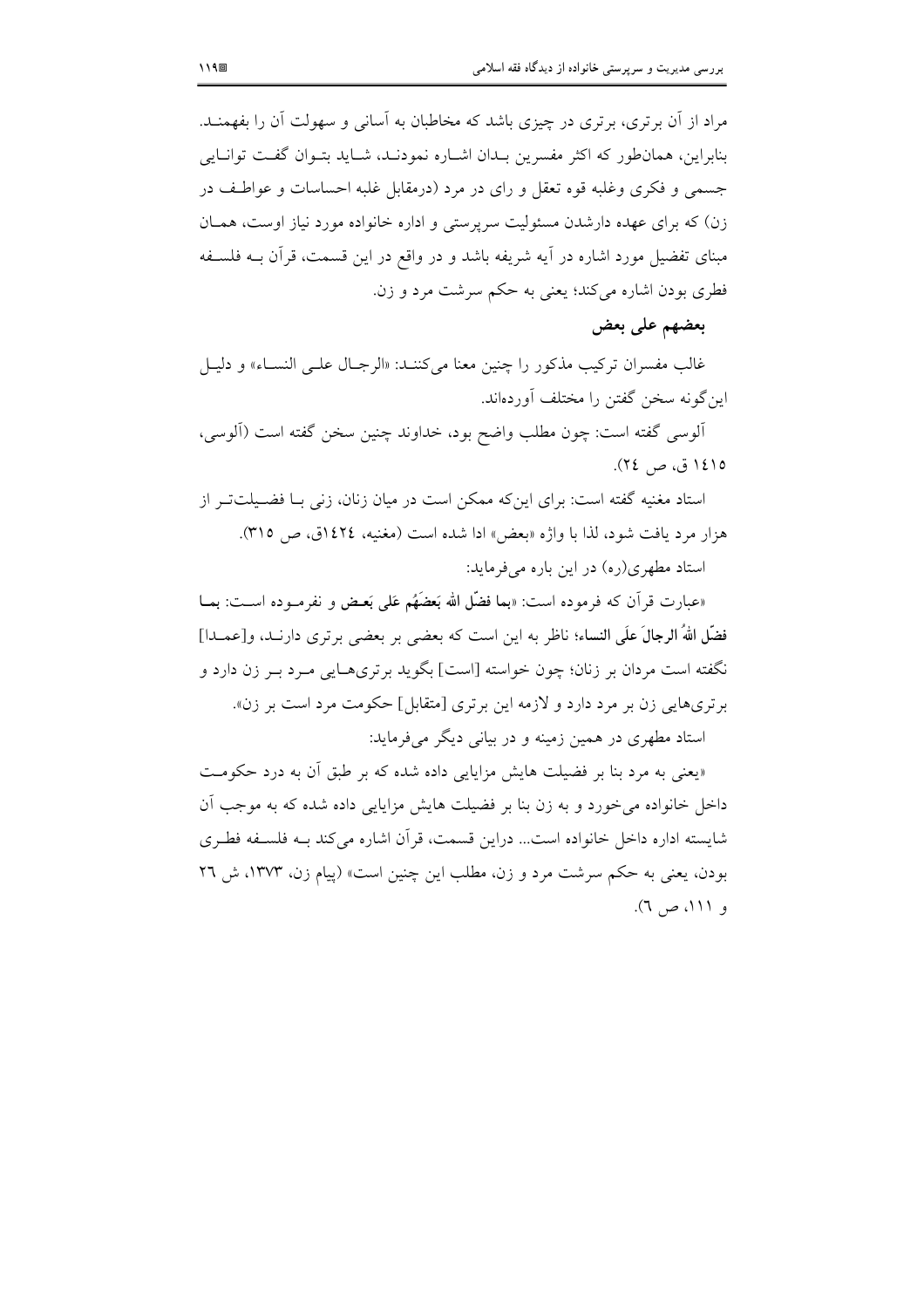با توضیح مفردات آیه، دو نکته روشن شد:

این که آیه بر اعطای مسئولیت سرپرستی و اداره زندگی به مردان دلالت دارد و نکتـه دیگر این که معیار این سربرستی، امری فطری، یعنی برتـری در قــوه تعقــل و بــالتبع در مديريت و اداره خانواده است.

مطلبی که باید به تبیین آن همت گماشت، این است که میان وظیفه مرد و مسـئولیت شرعی وجوب متابعت از زوج چه ارتباطی وجـود دارد؟ بـه عبـارت دیگـر، آیــه بــرای سرپرستی چه حدودی را معین کرده است؟ آیا مطلق است و همه گونه ولایت مـرد بـر همسر خویش را شامل است یا این که محدوده مشخصی دارد و تنها در همان محـدوده، اطاعت از همسر شرعا لزوم می یابد؟

مفسران در این قسمت نیز توافق رای ندارند. همانگونـه کـه نقـل کـردیم مرحـوم شـیخ طوسی اَن را به تادیب و تدبیر زندگی محدود میداند. همچنین مرحوم طبرسـی حیطـه اَن را تدبیر زندگی، تادیب، پرورش و تعلیم و آموزش بیان نمود (طبرسی، ۱۳۷۲، ص ۷۷).

در اين ارتباط آقاى مغنيه چنين گفته است: « فقها محدوده ولايت را طلاق، فراش و خروج از منزل دانستهاند» (مغنیه، ١٤٢٤ق، ص ٣١٥).

با توجه به این که در مساله رای واحدی وجود ندارد، به نظر مـی٫سـد، درپاسـخ بــه این سئوال باید ابتدا بررسی کنـیم شــارع مقــدس در مســئول قــراردادن مــردان در اداره زندگی به چه نحوی عمل کرده است. به عبارتی آیا بیان قوامیت مرد، بیـان یـک حکـم مولوی نسبت به زن (وجوب اطاعت از زوج) محسوب میگردد، یا اینکه شارع در این زمینه در صدد بیان حکم ارشادی است.

توضیح این که ممکن است گفته شود، آنچه در این اَیه کریمه مورد نظر قرار گرفتــه، این است که خداوند متعال مسئولیت سرپرستی خـانواده را بـر عهـده مـرد قـرار داده و لازمه اعطای این مسئولیت، اعمال ولایت بر همسر است و از آنجا که آیه مطلق است، همه گونه ولایت مرد بر همسر خویش را شامل میگردد و در نتیجه اطاعـت از فـرامین زوج به صورت مطلق، بر زوجه واجب است.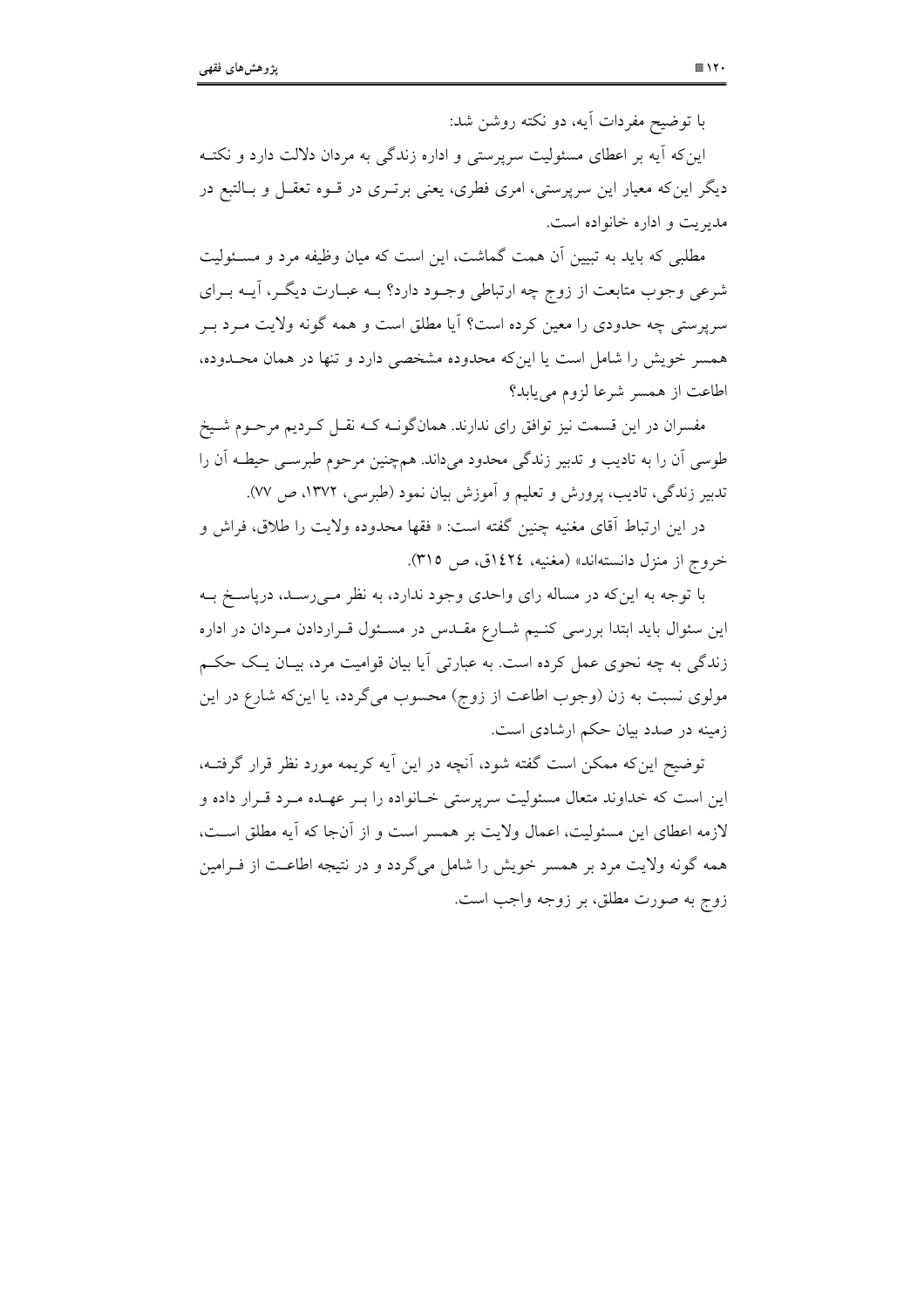لکن آنچه این کلام را در تنگنا قرار میدهد، این است که آیه شــریفه از ایــن جهــت در مقام بیان نبوده و اصلا نمی خواهد با اعطای این مسئولیت به مـرد، ولایتــی را بــر زن اثبات نماید. فرض اینکه چنین مطلبی از آیه قابل برداشت باشد، چنین ملازمهای مــورد التزام فقها نيست.

در همین زمینه صاحب جواهر می فرماید: «ادعای این که مرد مالک منافع همسـرش می باشد، قابل قبول نیست. اطاعت از شوهر در اموری که منافی استمتاع نیست، وجوبی ندارد» (نجفي، ١٣٦٥، ص ١٣١).

پس از تبیین این مطلب، پاسخ صحیح به سئوال مذکور، این اسـت کـه گفتــه شــود: ملازمه در آیه شریفه به گونه دیگری قابل طرح است؛ بــدین نحــو کــه بگــوییم: لازمــه عقلی اعطای این مسئولیت به مرد این است که همسر وی از او در این جهت متابعت داشته باشد. بنابر این، اگر وجوب متابعتی از اَیه (به دلالت التزامی) قابل برداشت باشد؛ باید گفت که ارشاد به حکم عقل است.

به عبارت دیگر، حد دلالت آیه شریفه در این قسمت، اعطای مسئولیت سرپرسـتی و اداره زندگی به مرد است و در این جهت عقلا فرمانبری زوجه از زوج مطلوب است و وجوب اطاعت، وجوبی عقلی و ارشادی است و این کریمه درصدد اثبات ولایت مـرد بر زن نیست.

## دقت نظر در مفاد أيه شريفه

تأمل در آیه شریفه گویای آن است که در این آیه از دو مطلب سخن به میـان آمـده است: یکی سرپرستی و اداره امور خانواده و دیگری روابط خاص زناشویی.

کلمه «قوامون» در آیه بر مطلب اول اشاره دارد واز آنجا که ایــن مســئله برگرفتــه از فطرت و عقل است، بیان آیه به صورت اخبار از قوامیت مردان است، نه این که خداونید مردان را قوام قرار داده و قوامیت مسئلهای قراردادی باشد و از طرفی چون تـدبیر امـور منزل تنها یا همدلی و توافق زوجین به سامان می رسد و این مسئله امری عقلبی ومبورد درک و قبول همگان است؛ می بینیم در آیه شریفه فرمیان و تکلیـف اطاعـت از میرد بـه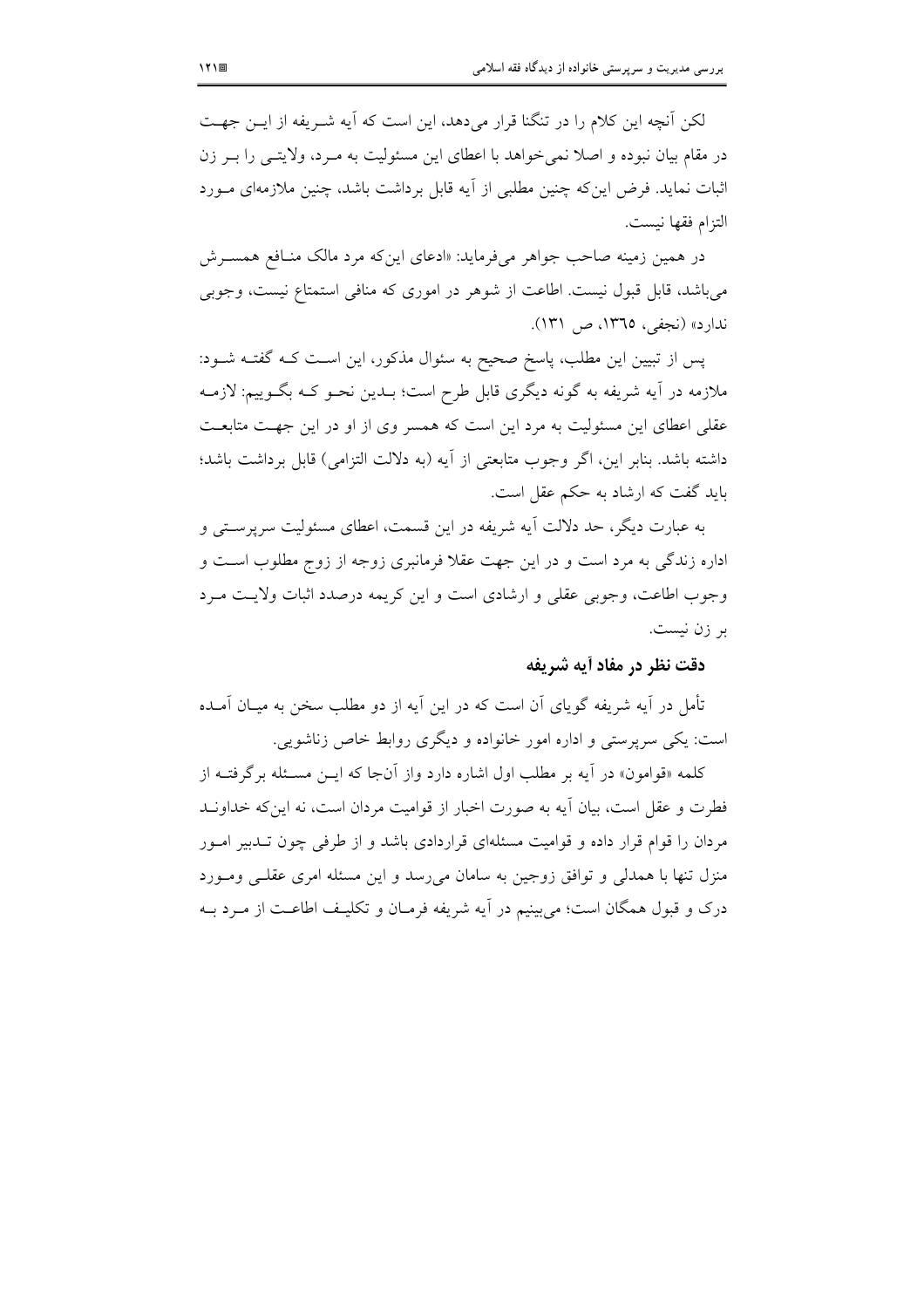| عنوان امری مولوی و الزام شرعی، صادر نشده، بلکه خداوند متعال در ادامــه بــا «فــای»        |
|--------------------------------------------------------------------------------------------|
| تفریع، صفت قنوت را که به معنای اطاعت همراه با خشوع و تواضع اسـت، بــه عنــوان              |
| صفتی ممتاز و ممدوح از صفات زنان صالح برشمرده وأن را بر مسـئله قوامیـت مـردان               |
| متفرع نموده است. مراجعه به کلام لغویون و مفسرین این معنا را تایید میکند.                   |
| در مجمع البحرين در مورد اين كلمه چنين أمــده اســت: «قانتــات اى قائمــات بحقــوق          |
| ازواجهن» (طريحي، ١٤١٦ق، ص ٥٥١).                                                            |
| ابن منظور در این باره میگوید:                                                              |
| «القنوت: الخشوع و الاقرار بالعبوديه و القيام بالطاعه التي ليس معها معصيه» (ابـــن منظــور، |
| ١٤١٤ق، ص ٧٣).                                                                              |
| راغب اصفهانی نیز در باره این کلمه اینگونه توضیح میدهد:                                     |
| «القنوت: لزوم الطاعه مع الخضوع» (اصفهانی، ۱۶۰۲ق، ص ۱۲).                                    |
| صاحب تفسیر مجمع البیان در مورد این کلمه میفرماید:                                          |
| «واصل القنوت: دوام الطاعه و منه القنوت في الوتر لطول القيـام فيـه» (طبرســي، ١٣٧٢ق،        |
| ص ۷۸).                                                                                     |

با توجه به این نکته می توان گفت: در بحث سرپرستی و اداره امور خانواده، آیــه در مقام بیان این مطلب است که مردان به جهت برتریهای خدادادی که همـان برتـری در قوه تعقل و رای و نظر و تدبیر باشد، و نیز به خاطر وظیفه انفاق و تامین هزینه خــانواده که بر دوش آنان قرار گرفته است؛ عهـدهدار مسـئوليت نگهبـاني و سرپرسـتي از زنــان هستند. به عبارتی دیگر، مسئولیت تدبیر و مدیریت زندگی و اداره امور خانواده بر عهده آنان قرار گرفته است. حال که چنین است، صالح ترین و برترین زنان کسانی هستند ک از روی تواضع و فروتنی، پیوسته مطیع شوهران خود میباشند.

در همین زمینه شهید مطهری میفرماید:

«زنان صالحه، زنان شایسته ، زنان مسلمان که به دستور خدا گردن می نهنـد، ایـنهـا قانت هستند. قانت، یعنی خاضع و مطیع، یعنی در مقابل شوهران خود خاضع هســتند و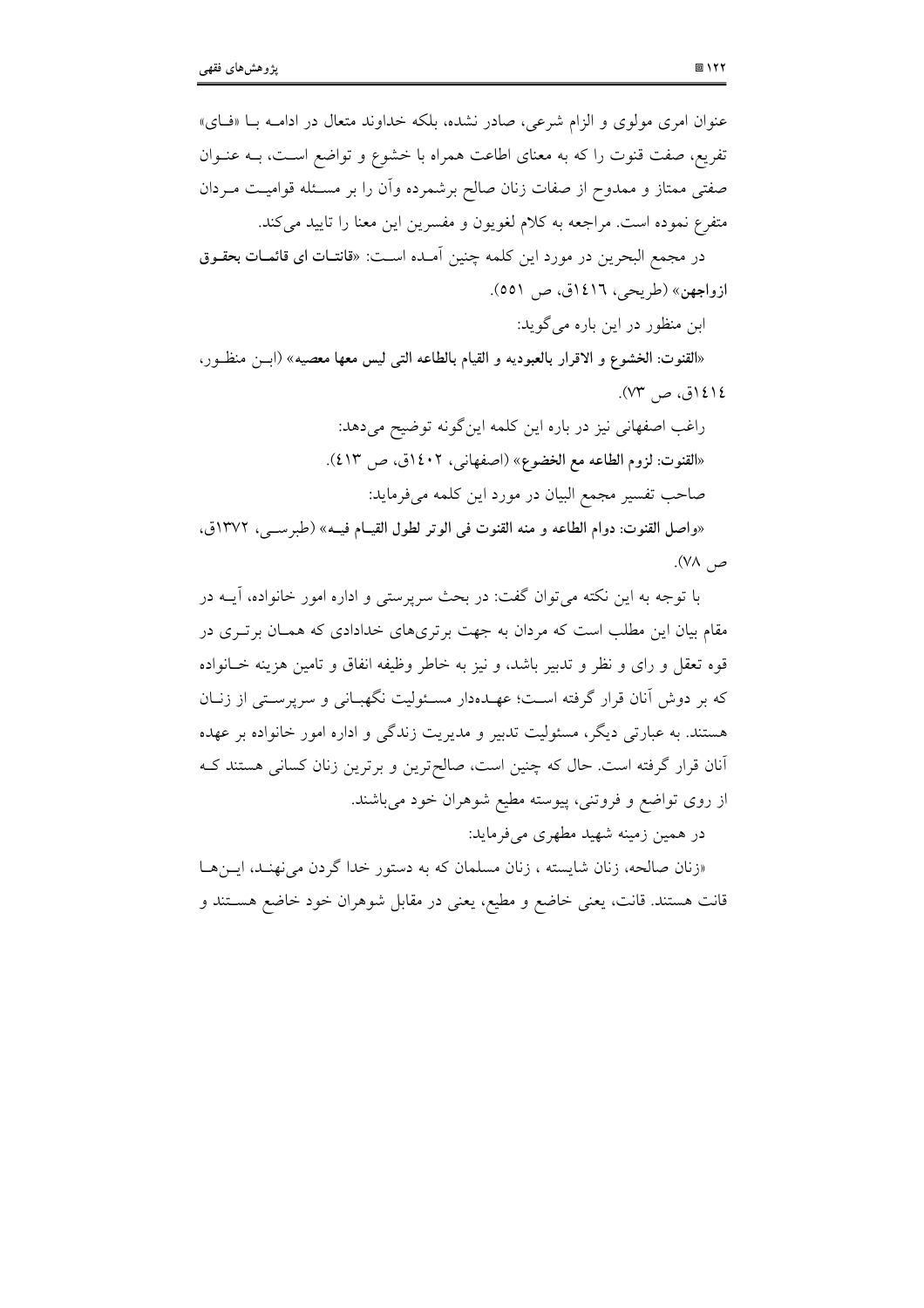امر شوهر را تمرد نمی کنند...» (پیام زن، ١٣٧٣، شماره ٢٦ و ١١١، ص ٦).

بنابراین، به قرینه تفریع « قانتات » بر «قوامون» معلوم می شود که حوزه سرپرستی و تدبیر و نیز اطاعت از همسر در این جهت و در همه جوانب زنـدگی مشـترک اسـت و آيه در اين قسمت، اصـلا در صـدد اثبـات ولايـت مـرد بـرزن نيسـت و البتــه در كنــار حاکمیت و سرپرستی زوج، اصل معاشرت به معروف، اصل رعایت حدود، اصل مودت و رحمت نیز لحاظ شده است. این معنا و برداشت از آیه، با روایات وارد در این زمینــه نیز تایید می شود که در ادامه به آن خواهیم پرداخت.

همچنین از آنجا که مسائل مربوط به نیازهای جنسـی و امـور زناشـویی بخشـی از زندگی است، به واسطه قرارداد پیوند ازدواج، از نظر شـرع، حقـوق و تعهـداتی بـرای زوجين ايجاد مي شود؛ آيه شريفه بعد از بيان مديريت امور خانواده، در صدد بيان مطلب دوم، يعني حقوق و وظايف خاص مرتبط با روابط زناشويي و به عبــارت ديگــر تعيــين محدودهای است که در آن محدوده اطاعت از شوهر به عنوان یک واجب مولوی مطرح است و شوهر در آن گستره بر همسر خویش ولایت دارد. لذا بیان می کند کـه زنـان در ارتباط با این تکلیف شرعی دو دسته هستند:

دسته اول همان زنان نکوکاری هستند که نه تنها در حضور شوهر، بلکه در غیاب او حفظ الغیب می کنند؛ یعنی در غیاب شوهر مرتکب خیانت در مال یا ناموس یا شخصیت شوهر و اسرار خانواده نمی شوند و در برابر حقوقی که خداوند برای آنها قائل شـده و با جمله « بما حفظ الله » به أن اشاره گردیده است؛ وظایف و مسئولیتهای خود را بـه خوبي انجام مي دهند.

دسته دوم زنانی هستند که از وظایف خود سرپیچی میکنند و نشانههای ناسازگاری در آنها دیده می شود. مردان در برابر این گونه زنان، وظایف و مسئولیتهایی دارند ک باید مرحله به مرحله انجام گردد. به عبارتی در این قسمت از آیه شریفه به دلیل این ک صریحاً اطاعت از زوج مطرح شده، تردیدی باقی نمی گذارد که اطاعت بـه عنــوان یــک واجب شرعي، بر عهده زوجه قرار دارد و بلكه وجــوب أن مفــروغ عنــه انگاشــته شــده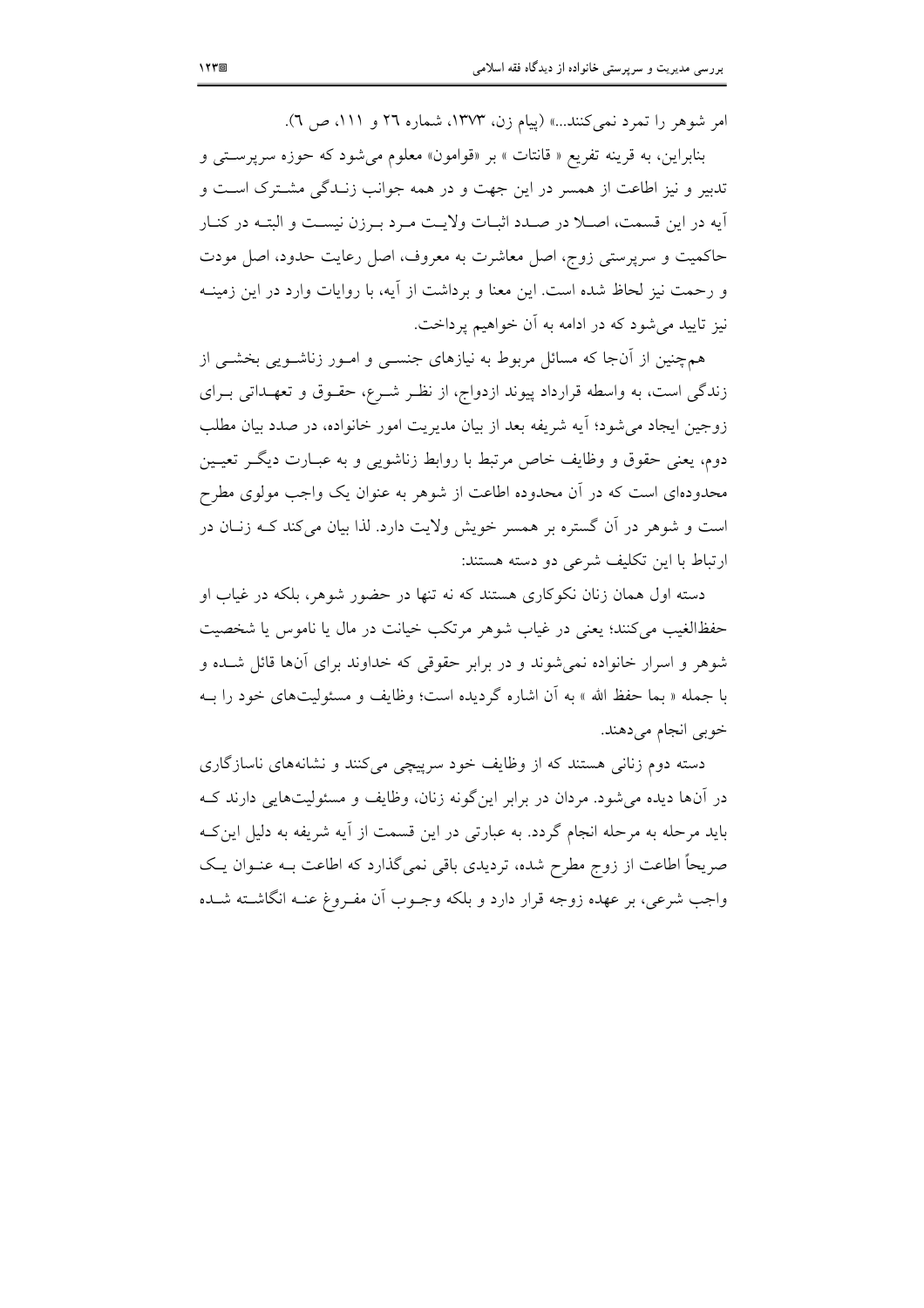| است؛ لکن به قرینه مقابله (اطاعت در مقابل نشوز) فراتر از مسائل زناشویی بــرای ایــن  |
|-------------------------------------------------------------------------------------|
| وجوب محدودهای قابل برداشت نیست.                                                     |
| طرح ادله موضوع از سنت و اجماع                                                       |
| درادامه تحقیق به تبیین ادله موضوع مورد گفتوگو از روایات و اجماع میپردازیم:          |
| روايات                                                                              |
| در متون حدیثی به روایــات فراوانــی بــر مــیخــوریم کــه بــه گونــهای عهــده داری |
| مسئولیت سرپرستی و مدیریت خانواده از سوی مرد را تثبیت میکند. این روایتهــا بــه      |
| دو دسته کلی قابل تقسیم است:                                                         |
| دستهای که میتوان گفت بر موضوع به طور مستقیم دلالت دارد، گرچه خود متنــوع            |
| است و دستهای دیگر که به طور غیر مستقیم عهده داری این مسئولیت از سوی مــرد را        |
| تایید کرده است. از این رو، احادیث را در دو دسته کلی احادیـث دال بــر سرپرســتی و    |
| احادیث مؤید سرپرستی که هر یک شاخههایی نیز دارد، عرضه میداریم:                       |
| احادیث دال بر سرپرستی                                                               |

این دسته خود چند شاخه دارد:

الف) قيم بودن مردان

١. عن ابي عبدالله ﷺ قال: «من سعاده الرجل ان يكون القيم على عياله» (كلينــي، ١٣٦٥، ص ١٣)؛ امام صادق ﷺ فرمودند: از خوشبختی مرد آن است که سرپرست خانوادهاش باشد.

٢. قال رسول الله عليه : «كلكم راع و كلكم مسئول عن رعيته،... و الرجل فـي اهلــه راع و هو مسئول عن رعيته والمراه في بيت زوجها راعيه و هي مسئوله عـن رعيتهـا و... الاكلكم راع وكلكم مسئول عن رعيته» (احسايي، ١٤٠٥ق، ص ١٢٩)؛ رسول خداﷺ فرمودند: بدانيد تمام شما راعي هسـتيد و تمـام شـما نسـبت بـه رعيـت خـود مسئولیت دارید،... و مرد نسبت به اهل و عیال خود راعی است و نسبت به آنان مسئول است و زن در خانه شوهرش راعی و نسبت به رعیتش، مسئول است و... بدانیـد تمـام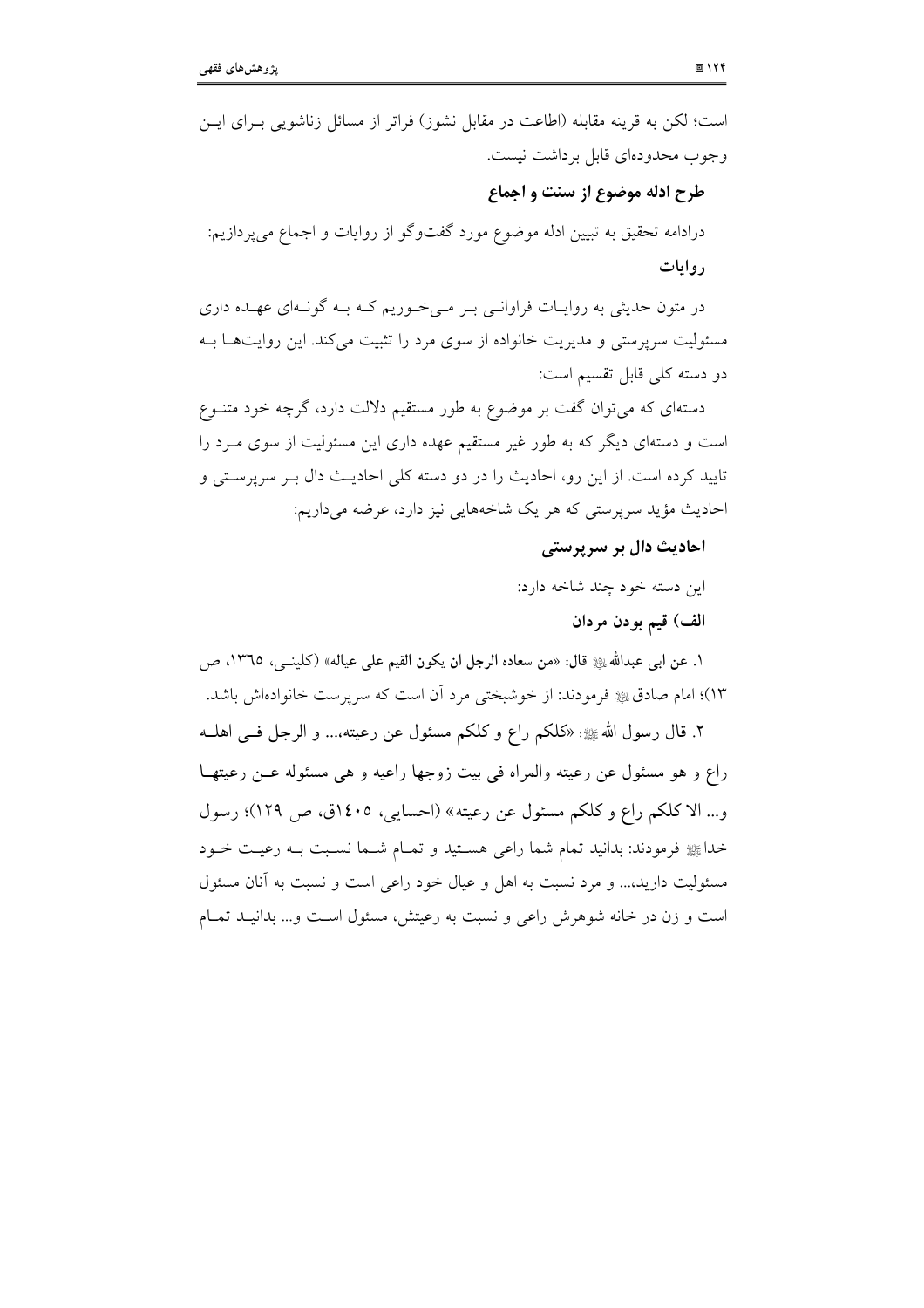شما راعي (مراقب و موظف) هستيد وتمامي شما نسبت به رعيت خود مسئوليد.

٣. قال الصادق ﷺ: «رحم الله عبدا احسن فيما بينه و بين زوجتــه فــان الله عزوجـل قــد ملكــه ناصيتها و جعله القيم عليهـا» (صدوق، ١٤١٣ق، ص ٤٤٣)؛ امام صادق ﷺ فرمودند: خداوند بیامرزد مردی را که رابطه اش با همسرش نیکو باشد؛ زیرا خداوند، زن را به دست مـرد سيرده و او را قيم زن قرار داده است.

ب) لزوم اطاعت زن از شوهر

ا. عن ابي عبدالله ﷺ في حديث مبايعه النبيﷺ النســاء انــه قــال لهــن: « إســمعن يــا هــولاء أبايعكن على أن لا تشركن بالله شيئا ولا تسرقن و لاتزنين ولا تقتلن أولادكـن و لا تــاتين ببهتــان تفترينه بين أيديكن و أرجلكن و لا تعصين بعولتكن في معروف، أقــررتن؟ قلــن: نعــم» (كلَّنـــي، ١٣٦٥، ص ٥٢٦)؛ امام صادقﷺ فرمودند: ييامبر اسلامﷺ هنگام بيعت، به زنان فرمونـد: ای گروه زنان ! با شما بیعت می کنم که به خداوند شرک نورزید؛ دزدی نکنید؛ مرتکب عمل شنیع نشوید؛ فرزندان خود را به قتل نرسانید؛ بر دیگران افترا نزنید و در امور نیک از شوهر خود نافرمانی نکنید. آیا به این پیمان اعتراف می کنید؟ گفتند: بلی.

٢. عن ابي عبد الله ﷺ قال: «إذا صلت المراه خمسـها و صــامت شــهرها و أطاعــت زوجهــا و عرفت حق علىّ فلتدخل من اي أبواب الجنه شاءت» (كلبني، ١٣٦٥، ص ٥٥٥)؛ امام صــادق ﷺ فرمودند: هرگاه زنبی نمازهای پنجگانه اش را به جا آورد؛ ماه رمضــان را روزه بــدارد؛ از شوهر خویش اطاعت کند و ولایت علی ﷺ را بشناسد؛ پس از هر دری که مبی خواهـد، وارد بهشت شود.

٣. عن ابي جعفر ﷺ قال: «جائت إمرأه إلى النبي ﷺ فقالت: يا رسول الله! ما حـق الــزوج علــي المرأه؟ فقال لها أن تطيعه و لا تعصيه و لا تصدق من بيته إلا باذنه ولا تصوم تطوعا إلا باذنــه ولا تمنعه نفسها وإن كانت على ظهر قتب و لا تخرج من بيتها إلا باذنه و إن خرجت بغير إذنـه لعنتهـا ملائكه السماء وملائكه الارض وملائكه الغضب و ملائكه الرحمه حتى ترجع إلى بيتهـا قالـت: يـا رسول الله! من أعظم الناس حقا على الرجل؟ قال: والده قالت: فمن أعظم النــاس حقــا علــي المــرأه قال: زوجها قالت: فما لي عليه من الحق مثل ماله على قال: لاولا من كل مائــه واحـده» (كلينــي،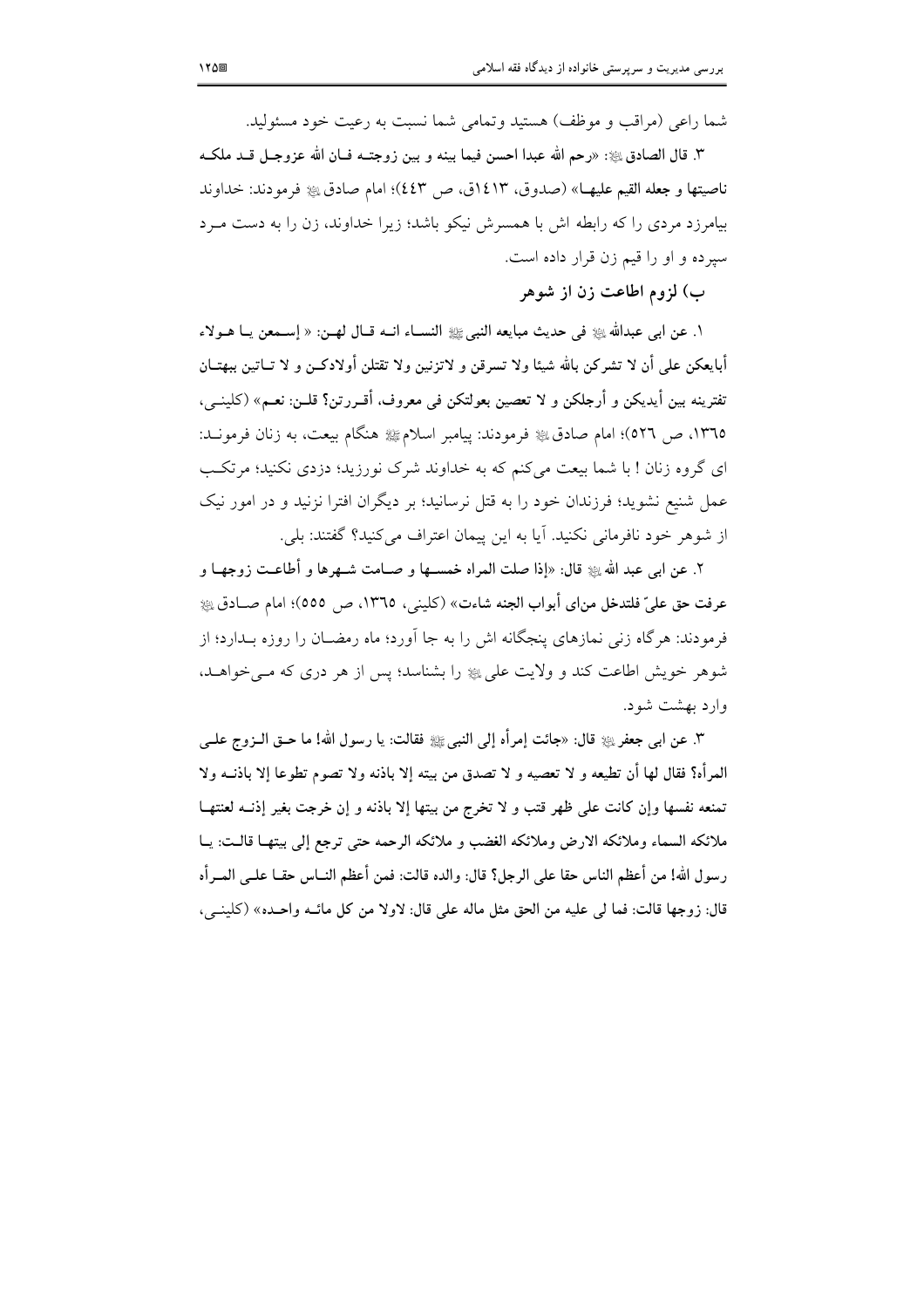١٣٦٥، ص ٥٠٧)؛ امام باقر ﷺ فرمودند: زنبي نزد رسول خدا آمد و يرسيد: حق شوهر بر زن چیست؟ فرمود: از او اطاعت کند و نا فرمانی نداشته باشد؛ بدون اذنـش از خانـه او صدقه ندهد و بدون اذنش روزه مستحبی نگیرد؛ خود را از او دریغ ندارد، گــر چــه بــر پشت شتر باشد؛ از خانه اش بدون اذن خارج نشود وگرنه فرشتگان آسـمان و زمـین و فرشتگان خشم و رحمت او را نفرین کنند تا به خانه برگردد.

گفت: ای رسول خدا! چه کســی بـیش از همــه بـر مـرد حــق دارد؟ فرمــود: پــدر و مادرش. گفت: چه کسی بیش از همه بر زن حق دارد؟ فرمود: شوهرش. گفت: آیــا مــن هم بر او همين حقوق را دارم؟ فرمود: خير، و نه يک از صد.

٤. عن ابي جعفر ﷺ قال: « خرج رسول الله ﷺ يوم النحر إلى ظهر المدينــه علــي جمــل هــاري الجسم فمر بالنساء فوقف عليهن ثم قال: يا معاشر النساء تصدقن و أطعن أزواجكن فــان أكثــركن في النار فلما سمعن ذلك بكين ثم قامت إليه إمرأه منهن فقالت : يا رسـول الله ﷺ فـي النــار مــع الكفارفنكون من أهل النار و الله ما نحن بكفــار فقــال لهــا رســول الله ﷺ: إن كــن كــافرات بحــق أزواجكن» (حر عاملي، ١٤٠٩ق، صص ١٧٥ و ١٧٦)؛ امام باقريةٍ فرمودند: در زوال عيــد قربان، پیامبر بر شتر برهنهای سوار بود و به بیرون مدینه می رفت. گذرشان بر زنان افتاد، درنگ کرده و گفتند: ای زنان! صـدقه دهیـد و از شـوهرانتان فرمـانبرداری کنیـد؛ زیـرا بسیاری از شما اهل دوزخ هستید. زنان چون این گفته شنیدند، به گریه افتادنـد. زنــی از میان برخاست و گفت: در دوزخ با کافران ! پس از اهل آتش هستیم! به خدا سوگند مــا كافر نيستيم. فرمود: شما به حق شوهران خود كافر هستيد.

ج) بازداشتن مردان از اطاعت زنان

این روایات به ظاهر عامتر از موضوع مورد نظر است؛ زیـرا بـه همـین احادیـث در بـاب عدم حاکمیت زن هم استدلال می شود؛ لیکن در زمینه مورد بحث نیز قابل استناد می باشد ک به نحوه دلالت أنها بر موضوع در قسـمت بررسـي دلالـت روايـات اشــاره خــواهيم نمــود. روایاتی که در این دسته جای می گیرند از این قرار هستند:

١. قال على ﷺ: «كل امــرىء تــدبره إمــرأه فهــو ملعــون» (مجلســي، ١٤٠٤ق، ص ٢٢٨)؛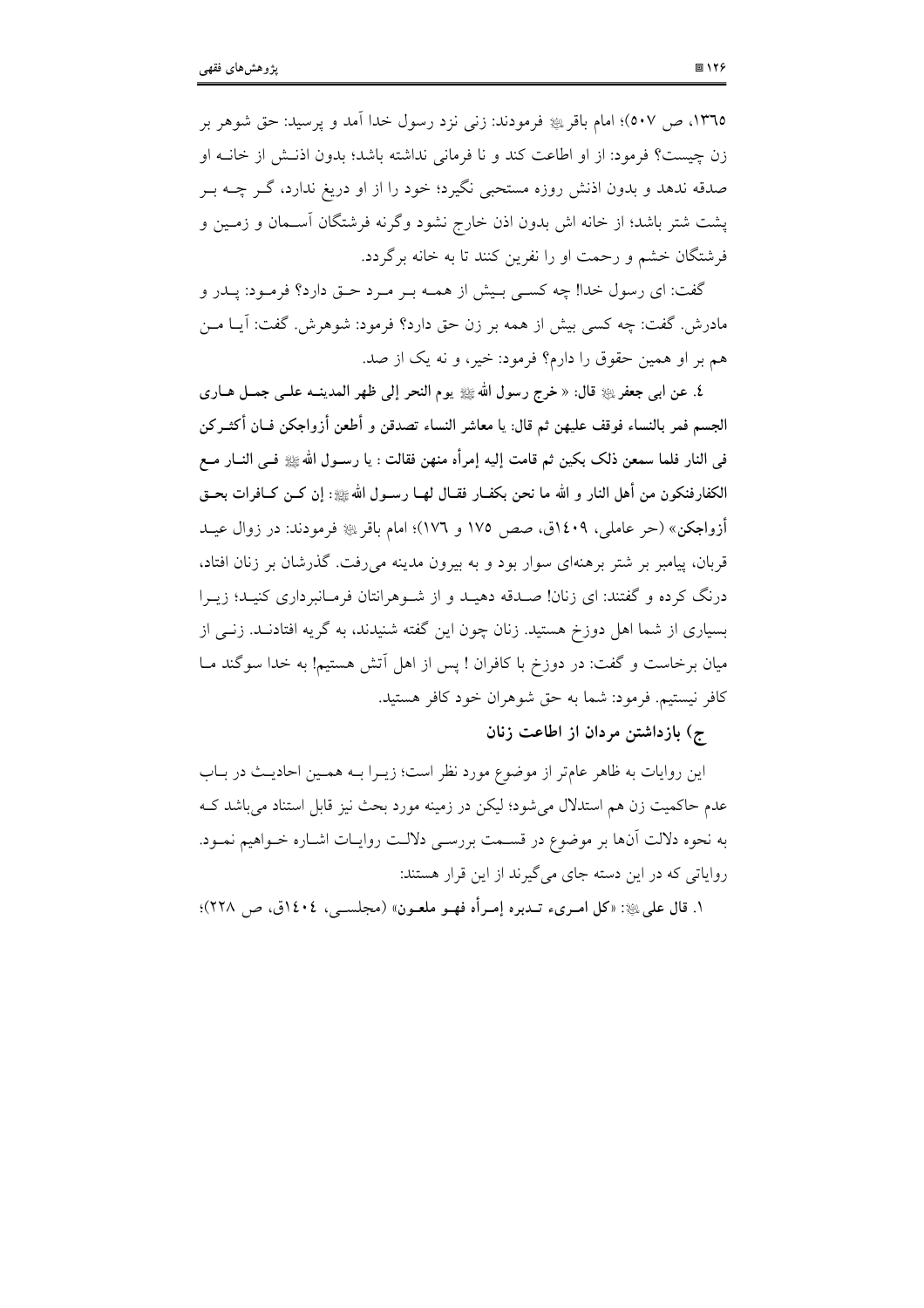حضرت علي ڇ هي فرمايند: هر مردي که زن، او را تدبير کند، ملعون است.

٢. عن ابي عبد الله ﷺ عن آبائه قال: «قال رسول الله ﷺ: من أطاع إمرأته أكبه الله على وجهه في النار قال: و ما تلك الطاعه؟ قال: تطلب إليه الذهاب إلى الحمامــات و العرســات و العيــدان و النايحات و الثياب الرقاق فيجيبها (مجلسي، ١٤٠٤ق، ص ٢٢٨)؛ رسـول خـداﷺ فرمودنـد: مردی که از زن اطاعت کند، خداوند او را به صورت در آتش اندازد. پرسید: اطاعت زن چیست؟ فرمود: خواسته زن را برای رفتن به حمام، عروسـی، مجـالس جشــن و عــزا و يو شيدن لباس نازك اجابت كند».

٣. عن الصادقﷺ عن آبائه قال: « شكي رجل مــن أصـحاب أميرالمــومنينﷺ نســائه فقــال: خطيبا فقال: معاشر الناس ! لا تطيعوا النساء على حال و لا تأمنوهن على مال ولا تــذروهن يــدبرن أمر العيال فإنهن إن تركن وما أردن. أوردن المهالك و عدون أمر المالك. فأنا وجـدناهن لا ورع لهن عند حاجتهن ولا صبر لهن عن شهوتهن...» (مجلسي، ١٤٠٤ق، ص ٢٢٣)؛ امام صادق ﷺ فرمودند: مردی از یاران امیرالمومنین ﷺ از زنانش شکایت کرد. حضرت خطبهای ایـراد کردند و فرمودند: ای مردان ! در هیچ شرایطی از زنان فرمانبرداری نکنید. مگذارید آنـان به تدبیر زندگی همت گمارند؛ زیرا اگر جلو خواستههـای زنـان بـاز گـذارده شـود، بـه تباهی خواهند افتاد و از فرمان مالک تجاوز خواهند نمود. زنان هنگام نیاز پروا ندارند و هنگام شهوت صبور نیستند.

د) حهاد زن

١. عن زراره عن الصادقﷺ قال: «جهاد المرأه حسن التبعل» (صدوق، ١٤١٣ق، ص١٤١٦)؛ امام صادق ڇ فومودند: جهاد زن، خوب شوهر داري کردن است.

٢. عن ابي عبد الله ﷺ قال: « إن الله كتب على الرجال الجهاد و علـى النسـاء الجهـاد، فجهاد الرجل أن يبذل ماله و دمه حتى يقتل في سبيل الله و جهاد اَلمرأه أن تصــبر علــي ما ترى من أذى زوجها و غيرتــه (كلينــى، ١٣٦٥، ص ٩)؛ امــام صــادقﷺ مــىفرماينــد: خداوند بر زنان و مردان جهادی واجب کرده است. جهاد میرد آن است کـه از مـال و جان یگذرد تا در راه خدا کشته گردد و جهاد زنان آن است کـه پـر اذیـتهـا و غیـرت شوهر صبر كند».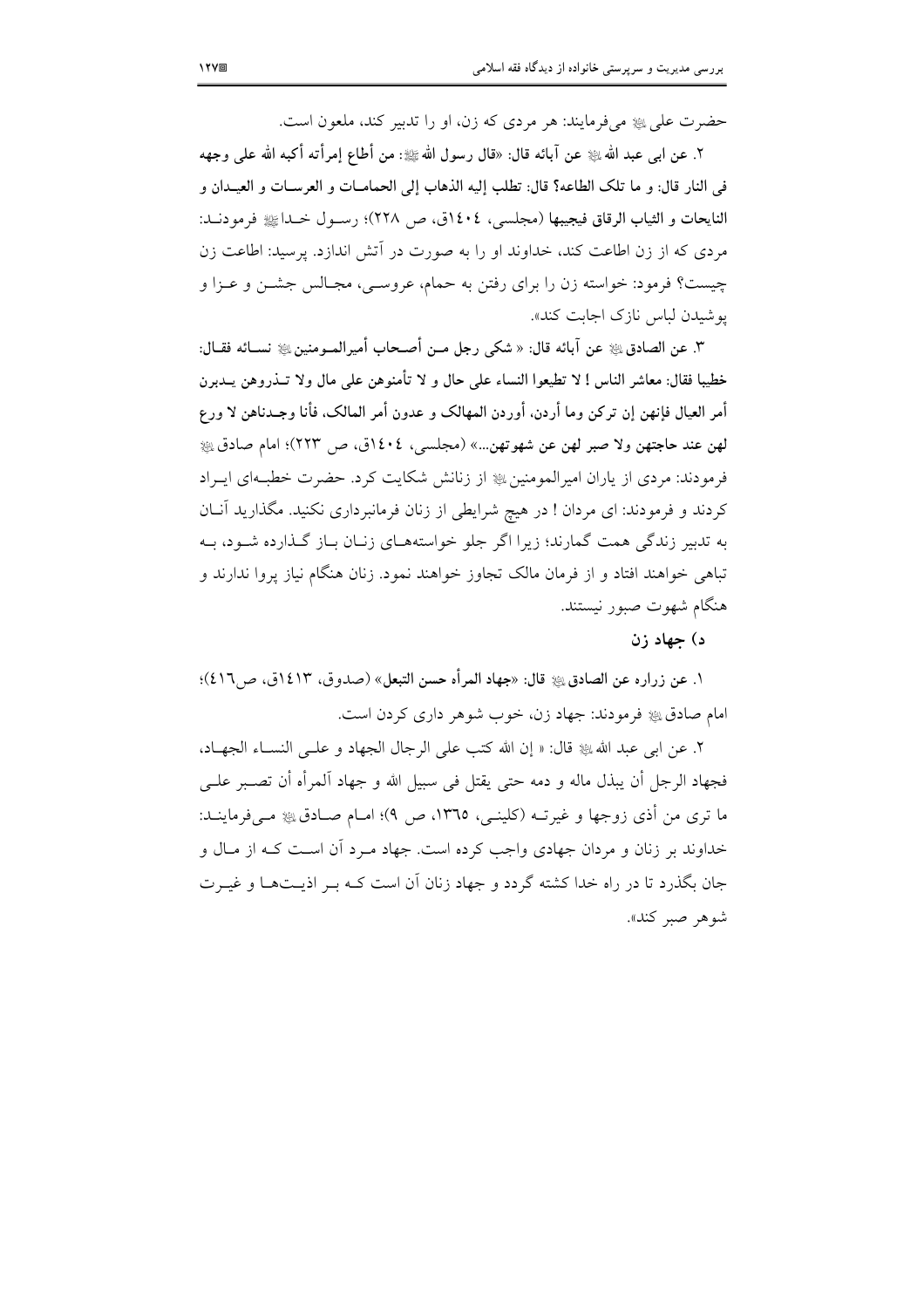#### ه) سجده بر شوهران

روایاتی که حقوق متقابل زن و شوهر را بیان کرده، فراوان است؛ ولی در بسـیاری از آنها حق شوهر، عظیمتر و بزرگتر دانسته شده و با تمثیل از این حـق بـزرگتـر، پـاد شده است؛ مثل این که اگر بنا بود بندهای در برابر بنده دیگر سجده کند، خداوند دستور می داد زنان در برابر شوهران به خاک افتند و سجده کنند. این تعبیر در احادیث متعددی ذکر شده و گویای برتری حقوق مرد در خانواده است و جایگاه بـا اهمیـت مـدیریت و سرپرستی و تصمیم گیری او را گوشزد می کند.

اینک به بیان برخی از این روایات می پر دازیم:

١. عن ابي عبد الله ﷺ قال: «إن قوما أتوا رسول الله ﷺ فقالوا: يا رسول الله! إنــا رأينــا أناســا يسجد بعضهم لبعض. فقال رسول اللهﷺ: لو أمرت أحدا أن يسجد لأحد لأمــرت المــرأه أن تســجد زوجها» (کليني، ١٣٦٥، ص ٩)؛ امام صادقﷺ فرمودند: گروهي نزد رسول خدا آمدند و گفتند: مردمانی دیدیم که بر یکدیگر سجده می کردند. رسول خدا فرمود: اگـر کسـبی را فرمان دهم که برای دیگری سجده کند، به زن دستور می دهــم کــه بــرای شــوهرش بــه سحده افتد.

٢. و في الخرائج عن أنس قال: «ان النبيﷺ دخل حائطًا للانصار و فيه غنم فسجدت له. فقــال ابوبكر: نحن أحق لك بالسجود من هذا الغنم. فقال: أنه لا ينبغي لأحد أن يسجد لأحــد و لــو جــاز ذلك لأمرت المرأه أن تسجد لزوجها (محدث نوري، ق١٤٠٨، ص ٢٤٦)؛ رسول خداﷺ بـه باغ یکی از انصار وارد شد. در آن باغ، گوسفندی بود. گوسفند در برابـر پیـامبر ســجده کرد. ابوبکر گفت: ما سزاوارتر به سجده از این گوسفند هستیم. رسول خداﷺ فرمودند: سزاوار نیست انسانی در مقابل انسانی سجده کند. اگر این کار جایز بود، فرمان مے دادم زن در برابر شوهرش سجده کند».

٣. دعائم الاسلام عن رسول الله ﷺ أنه قال لإمرأه سالته عن حق الزوج على الزوجــه؟: « ولــو كنت أمرت أحدا أن يسجد لأحد لأمرت المرأه تسجد لزوجهــا (محــدث نــو ري، ١٤٠٨ ق، ص ٢٣٧)؛ پيامبر ﷺ در ياسخ زنبي كه از حق شوهر سؤال كـرده بـود فرمودنـد: اگـر فرمـان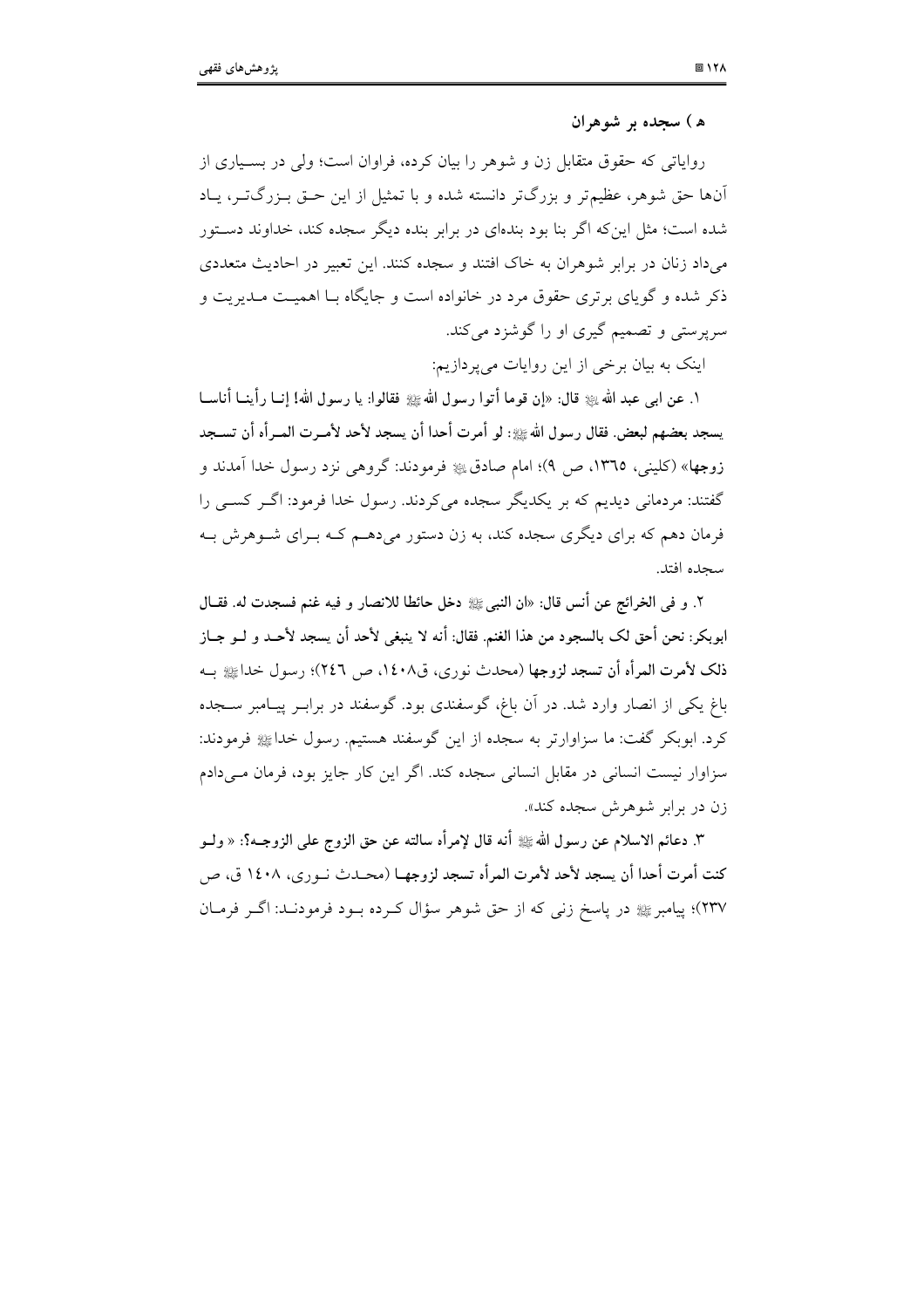میدادم کسی در برابر کسی سجده کند، زن بود که در برابر شوهر سجده کند».

## بررسی سند روایات

در بررسی این روایات، ابتدا تاملی اندک در مورد سند آنها خواهیم داشت و سـیس دلالت روایات را مورد ارزیابی قرار می دهیم.

از گروه اول، حديث نخست معتبر است. حديث دوم از كتاب عوالي اللائي است و این حدیث از منابع اهل سنت نیز نقل شده و در مجمـوع اگرچـه سـند قابـل اعتمـادی ندارد، از احادیث نبوی مشهور است. حدیث سوم به صورت مرسـل نقـل شـده اسـت، لکن قول مورد قبول و مشهور در خصوص مراسیل صدوق این است کـه اگـر ایشــان روایتی را مستقیما از امام معصومﷺ نقل نماید، آن روایت معتبر است؛ چرا کــه مراســیل صدوق از مراسیل ابن ابی عمیر کم تر نیست. امام خمینی(ره) در این ارتباط مےفرمایـد: «... إن مرسلات الصدوق على قسمين: أحدهما ما أرسل و نسب إلـي المعصـوم ﷺ بنحـو الجـزم، كقوله: قال اميرالمومنين۞ﷺ كـذا... والقســم الاول، مــن المراســيل المعتمــده المقبولــه» (حســيني قزويني، ١٤٢٤ق، ص ١٤٦).

در گروه دوم، هر چهار حدیث، اعتبار رجالی دارد.

در گروه سوم، هر سه حدیث مرسل نقل شده، لکن حدیث سوم از مراسـیل منقــول از ابن ابی عمیر است.

در گروه چهارم، هر دو حدیث، دارای سند معتبر است.

در گروه پنجم، حدیث اول دارای سند معتبر بوده و حدیث دوم و سوم بـه صـورت مرسل نقل شدهاند.

بر این اساس، در میان این مجموعـه، روایـات معتبـر کـم نیسـت و دقـت در مـتن روایاتی هم که به صورت مرسل نقل شدهاند، نشان میدهد که کلام از معصـومﷺ نقـل شده است. بنابراین، ایراد شبهه در این احادیث از نظر سـند \_مخصوصـا بـر مسـلک تجميع ظنون ــ صحيح نيست. لذا مهمترين مساله، بررسي دلالت اين روايات است.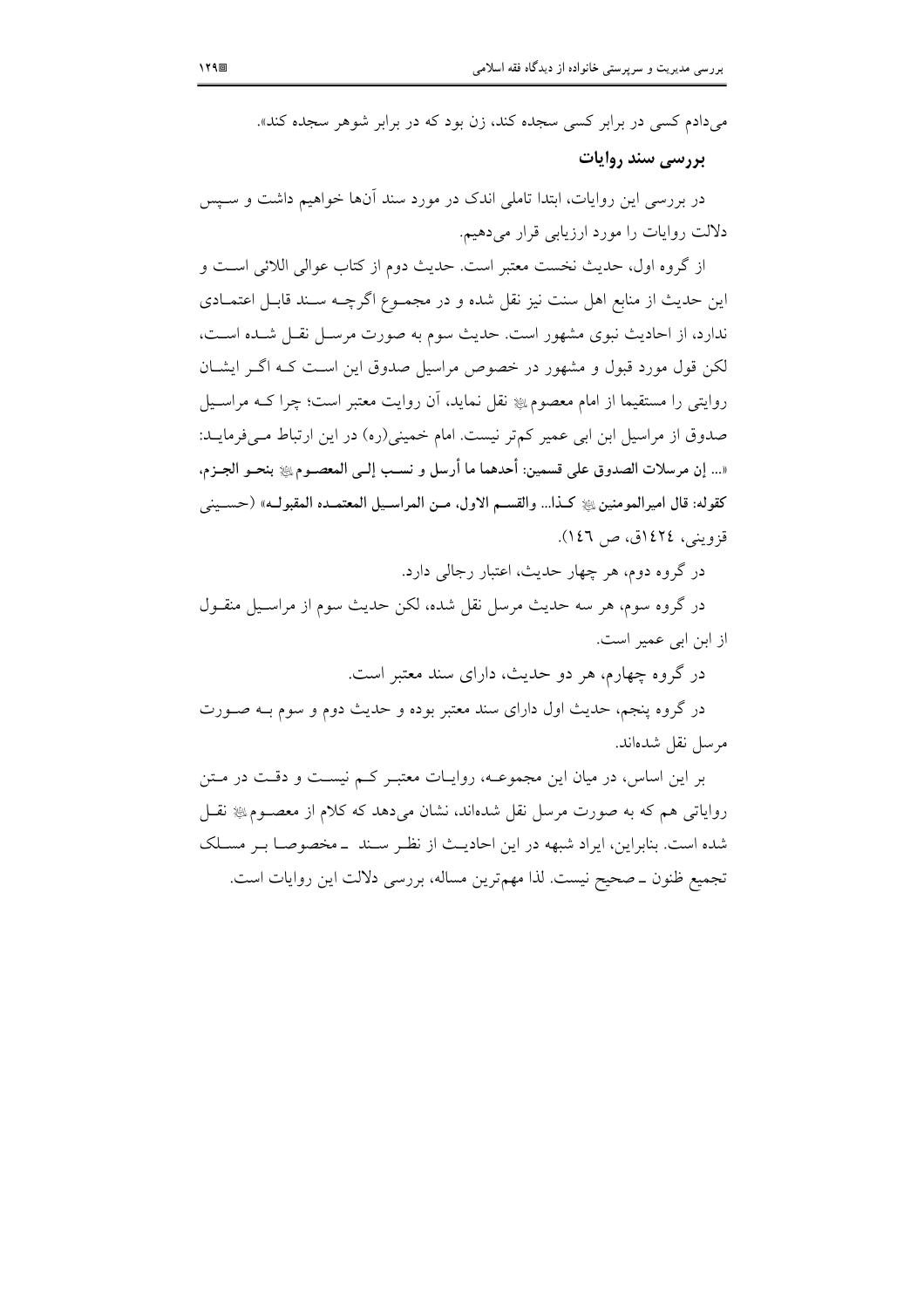بررسی دلالت روایات

توجه به احادیث مطرح شده در گروه اول حاوی دو نکته است: یکی این که مسئولیت سرپرستی و اداره همسر و فرزندان بر عهده مرد قرار داده شده که به این مطلب با تعبیر« قیم بر عیال یا زوجه» یا « راعی بودن مـرد نسـبت بــه اهـل و عيال» اشاره شده است.

دوم: حرکت در مسیر فطرت و عقل، تامینکننده سـعادت انسـان بــوده و عهــده دار شدن مسئولیت اداره امور خانواده از سوی مرد، حرکت در مسیر فطرت و عقـل اسـت. لذا این روایات، عامل سعادت و خوشبختی مـرد را قـیم بـودن او دانسـته و در جهـت مدیریت هرچه بهتر مرد بر امور خانواده، به وی توصیه شده است کـه بهتـرین شـیوه را در رفتار با همسر برگزیند تا مورد رحمت الاهی قرار گیرد.

اما دلالت روایات گروه دوم کـه در آنهـا اطاعـت از زوج و نافرمـانی نکـردن از او مطرح شده، با یکدیگر متفاوت است. برخی مثل روایت اول، بــه قرینــه «فــی معــروف» گویای این است که زنان نباید نسبت بـه تصـمیمات شـوهر کـه در جهـت مصـلحت خانواده گرفته شده است، نافرمانی داشته باشند و از آنجا که نهی از نافرمانی در مسائل زناشویی به این قید نیازمند نیست، باید گفت مراد روایت نمی توانـد چنـین نافرمـانی|ی ىاشد.

در روایت دوم قرار گرفتن اطاعت از زوج درکنار سایرتکالیف واجب الاهـبی سـبب مي شود كه اطاعت در قدر واجب از آن (وجوب تمكين) ظهور ييدا كند.

در روايت سوم، تعبير «تطيعــه و لا تعصـيه»، لـزوم مطيــع بــودن زوجــه نســبت بــه تصمیمات زوج درکلیه امور مطابق با مصلحت خانواده (ارشاد به حکـم عقـل) را بیــان می کند و در ادامه روایت عبارت «ولا تمنعه نفسها و ان کان...» بر اطاعت و تمکـین در مسائل زناشویی اشـاره دارد و از آنجـا کـه اصـل در کـلام تاسیسـی بـودن آن اسـت، نمي توان جمله دوم را خاص بعد از عام و تاكيد جملـه اول دانسـت و هـر دو كـلام را گویای یک معنا (وجوب مولوی اطاعت از زوج در مسـائل زناشـویی در همـه احـوال)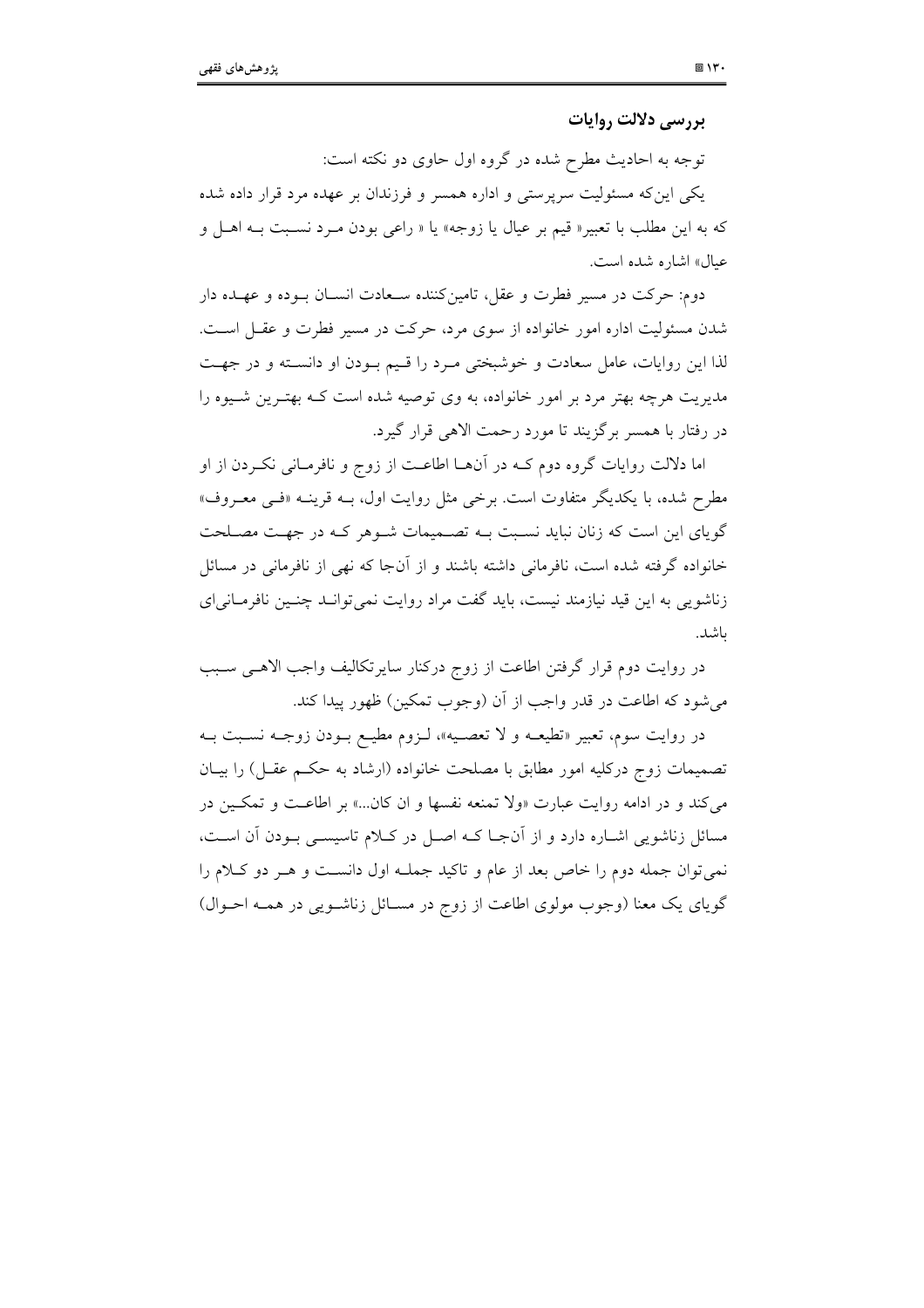عنوان کرد. به علاوه عام بودن اطاعت ذکر شـده در اول روایـت، بــه قرینــه ذکــر ســایر حقوق زوج در ادامه، حاکی از آن است که اطاعت، مصادیق متعددی را شامل می شـود که یکی از آنها تمکین است.

ممكن است گفته شود تعبير« تطيعه و لا تعصيه » به قرينه نهي زوجه از انجـام دادن هر کاری است که با استمتاع زوج از او منافات دارد؛ مثل روزه گرفتن یا خروج از منزل و نیز گویای لزوم تمکین زوجه نسبت به زوج در مسائل زناشویی است کـه ایــن معنــا ابتدا با امر به اطاعت از زوج بــه صـورت كلــي در صــدر روايــت و ســيس بــا نهــي از مصادیقی که با این مساله تنافی دارد، در ادامه بیان شده است. لکن ایــن گفتــه بــا تعبیــر «ولا تصدق من بيته الا باذنه » كه بعد از امر به اطاعت آمده است، صحيح نيسـت؛ زيــرا قطعا صدقه دادن، با حق استمتاع زوج منافی نمی باشد. علاوه بـر ایـن، همـان طور کـه گفته شد، اصل در کلام تاسیسی بودن اَن است. در صورتی که لازمه این کلام این است که جمله « ولا تمنعها...» تکرار آن کلام محسـوب شـود. بلـه، ممکـن اسـت کسـی در بررسی حقوق زوج که در این روایت مطرح گردیده است، با استفاده از سـایر ادلــه بــه این نتیجه برسد که ملاک نهی در کلام نبی مکرم اسلام، منافات داشتن این امور با حـق استمتاع زوج است، لكن اين روايت به تنهايي و با قطع نظر از ساير ادلـه، در ايـن معنــا ظهور ندارد.

در روايت چهارم هم عبارت «اكثركن في النار» و «ان كن كـافرات بحـق ازواجكـن» كه دليل مسئله را بيان مي كند، قرينه است كه مراد از اطاعت، قـــدر واجــب از آن، يعنــي تمکین در مسائل زناشویی است؛ زیرا هیچ فقیهی قائل نیست که اطاعت مطلـق اوامـر و نواهی صادر از زوج، بر زوجه واجب است تا در نتیجه عدم متابعت از شوهر، موجبات دخول در آتش را فراهم آورد.

نکته دیگر در خصوص روایت اخیر این است کـه ممکــن اسـت مـراد نبــی مکــرم اسلامﷺ از امر به صدقه دادن، به قرينه روايت «امسك لسانك فانَّهـا صـدقه...» (كلينــي، ١٣٦٥، ص ١١٤) و «كل معـروف صـدقه» (كلينـي، ١٣٦٥، ص ٢٦) كـه از آن بزرگـوار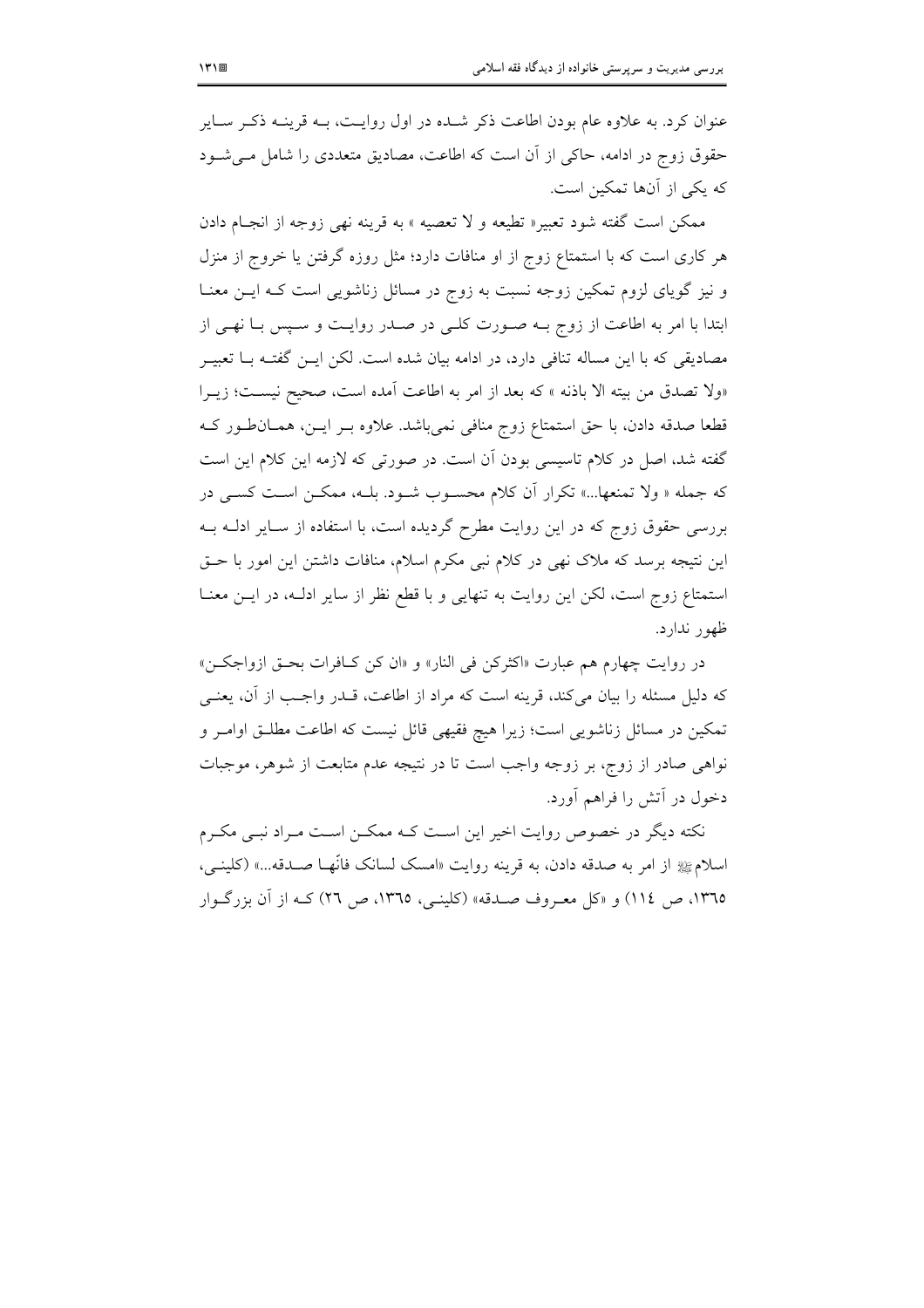منقول است؛ مراقبت از زبان و استفاده از كلام و رفتار نيكو در برخورد با شوهر باشد.

روایات گروه سوم، که مردان را از متابعـت زنــان نهــی نمــوده بــه دلالــت التزامــی، مدیریت و سرپرستی مرد بر خانواده را تایید نمـوده اسـت؛ زیـرا اگـر عهـده دار شـدن سربرستی و مدیریت خانواده از سوی زن در شرایطی که مانعی برای بـر عهـده گــرفتن این مسئولیت از سوی مرد در کار نباشد مورد تایید اسلام می بود؛ نهی از اطاعت زنبان موجه نمي نمود.

**در روایات گروه چهارم**، خدمت نمودن به شوهر و سعه صدر داشتن نسبت بــه او، در فضیلت، معادل جهاد قرار گرفته است. بدین ترتیب، با این تعابیر، بــه طــور ضــمنی، مسئولیت سرپرستی و مدیریت خانواده از سوی مرد، تثبیت شده است.

درباره دلالت روايات گروه پنجم

از آنجا که تدبیر و مدیریت مرد در زندگی و تصمیمات او درجهت تحقق و تـأمین سعادت و مصالح خانواده امري است كه به همدلي و همراهـي زن و فرمـانبرداري او از شوهر نیاز دارد تا در سایه این همراهی و فرمانبری، مشکلات زنـدگی برطـرف شـده و صفا و صمیمیت بر زندگی حاکم گردد؛ می بینیم در روایات متعددی کـه در ایــن گــروه جای گرفته، به زنان دستور داده شده است که مطیع شوهران خـود باشـند و در جهـت بیان شدت اهتمام شارع به این مسئله، از تعبیر سجده زنان بر مردان استفاده شده است. حاصل آنکه در اثبات چند مطلب می توان به این روایات تمسک جست:

۱. عهدهداری مسئولیت سرپرستی و مدیریت خانواده از سوی مرد به طـور مسـتقیم یا ضمنی مورد تایید اسلام است.

۲. متابعت از شوهر در جهت اداره زندگی و مدیریت خانواده مطلوب شارع است. ۳. وجوب این اطاعت عقلی بوده وأن مقدار از اطاعت کـه بـه عنــوان یــک واجــب مولوی بر عهده زوجه قرار گرفته، تمکین او نسبت به شوهر در مسائل زناشویی است.

# دسته دوم: احاديث مؤيد سرپرستي

در این قسمت به روایاتی اشاره میکنیم که در آنهـا مسـئولیت سرپرسـتی مـرد بـر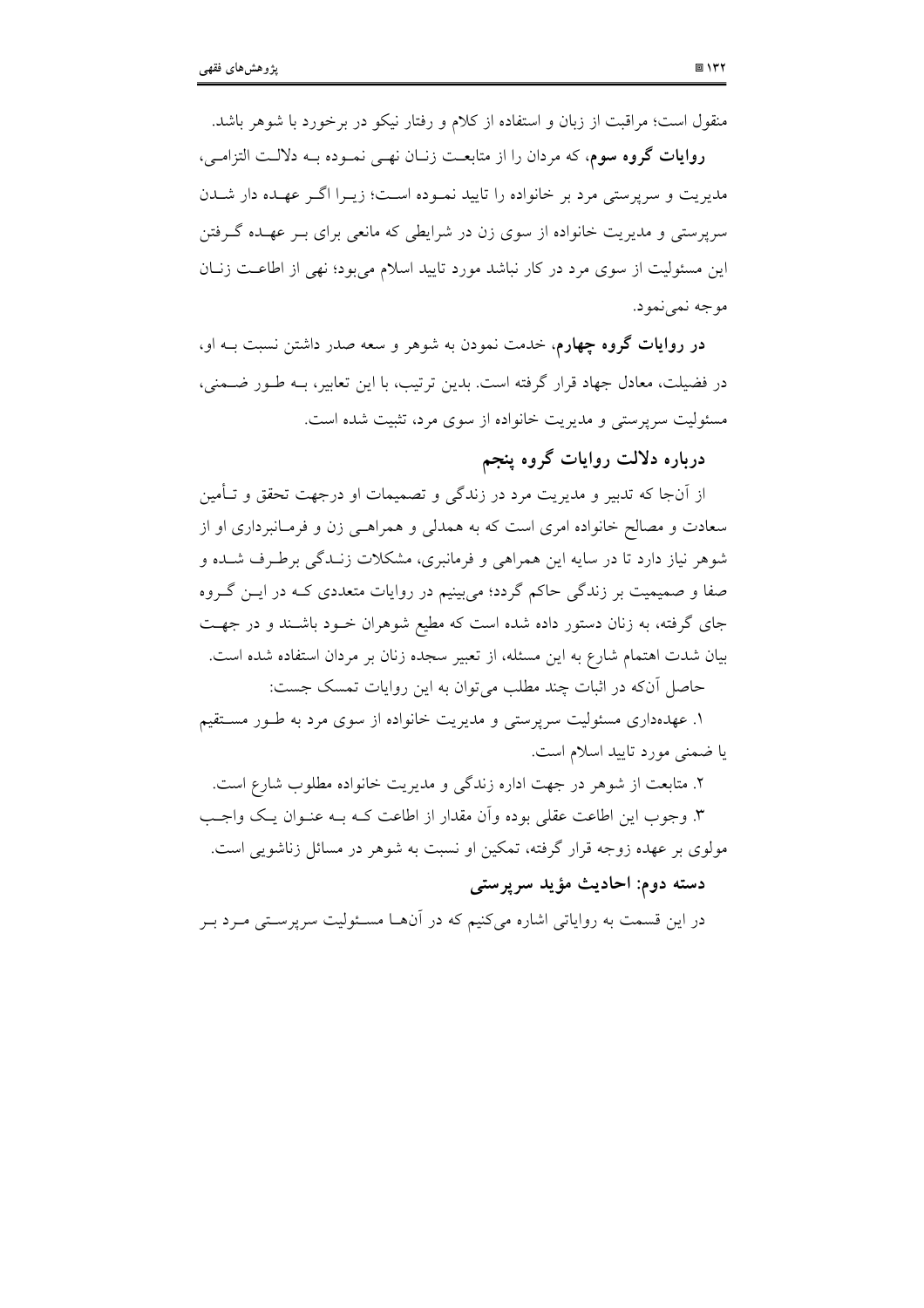خانواده و مدیریت او در اداره زندگی به طور غیر مستقیم مورد تایید قرار گرفته است؛ چرا که در این روایات اختیاراتی بـه مـردان و شـوهران داده شـده کـه نشـان مـیدهـد سرپرستی مرد در خانواده مورد قبول است. در این بخش روایــات فراوانــی اســت و در بین آنها روایات معتبر کم نیست و چون هر یک از این نمونهها خود بحث مسـتقلبی را می طلبد، فهرستوار از آنها یاد میکنیم. این روایات بدین شرح است:

۱. خروج زن از منزل باید به اذن شوهر باشد

در احادیث متعددی به این مطلب تصریح شده و فقها نیز بدان فتوا دادهاند، به عنوان مثال: عن ابي عبدالله ﷺ قال: « جائت امراه الي رسول الله ﷺ فقالت: يا رسول الله! ما حق الزوج على المرأه؟ فقال: أكثر من ذلك. قالت: فخبرني عن شئ منه. قال: ليس لهــا أن تصــوم إلا باذنــه يعنــي تتطوعــا و لا تخــرج مــن بيتهــا بغيــر اذنــه...» (كلينــي، ١٣٦٥، ص ٥٠٨)؛ امــام صــادق ١٤ مي فرمايند: زني نزد رسول خداﷺ آمد و پرسيد: اي رسول خدا! حق شوهر پر زن كـدام است؟ پیامبر ﷺ فرمودند: بسیار است. زن پرسـید: پــارهای از آن را بیــان داریــد. رســول خداﷺ فرمود: زن نمي تواند بدون اجازه شـوهر روزه مسـتحبي بگيـرد و بـدون اجــازه شوهر از خانه بیرون رود... .

٢. شوهر مي تواند زن ناشزه خود را تنبيه بدني كند

اين مطلب در أيه ٣٤ از سوره نساء أمده است: «و اللاتي تخافون نشــوزهن فعظــوهن و اهجروهن في المضاجع و اضربوهن...». و در احاديث نيـز دريـاره نحـوه ضـرب و مسـائل مربوط سخن به ميان آمده است. به عنوان نمونه:

جامع الاخبار: عن النبي، أنه قال: «... لاتضربوا نساءكم بالخشب فــان فيــه القصــاص ولكــن اضربوهن بالجوع والعرى حتى تربحـوا فـي الــدنيا و الآخـره» (محـدث نــوري، ١٤٠٨ق، ص ٢٥٠)؛ در كتاب جامع الاخبار از رسول گرامي اسلامﷺ نقـل شـده اسـت كـه حضـرت فرمودند: . . . زنان خود را با چوب نزنید، بلکه آنهــا را بــا گرســنگی و برهنگــی تنبیــه نماييد تا در دنيا وأخرت سودمند گرديد.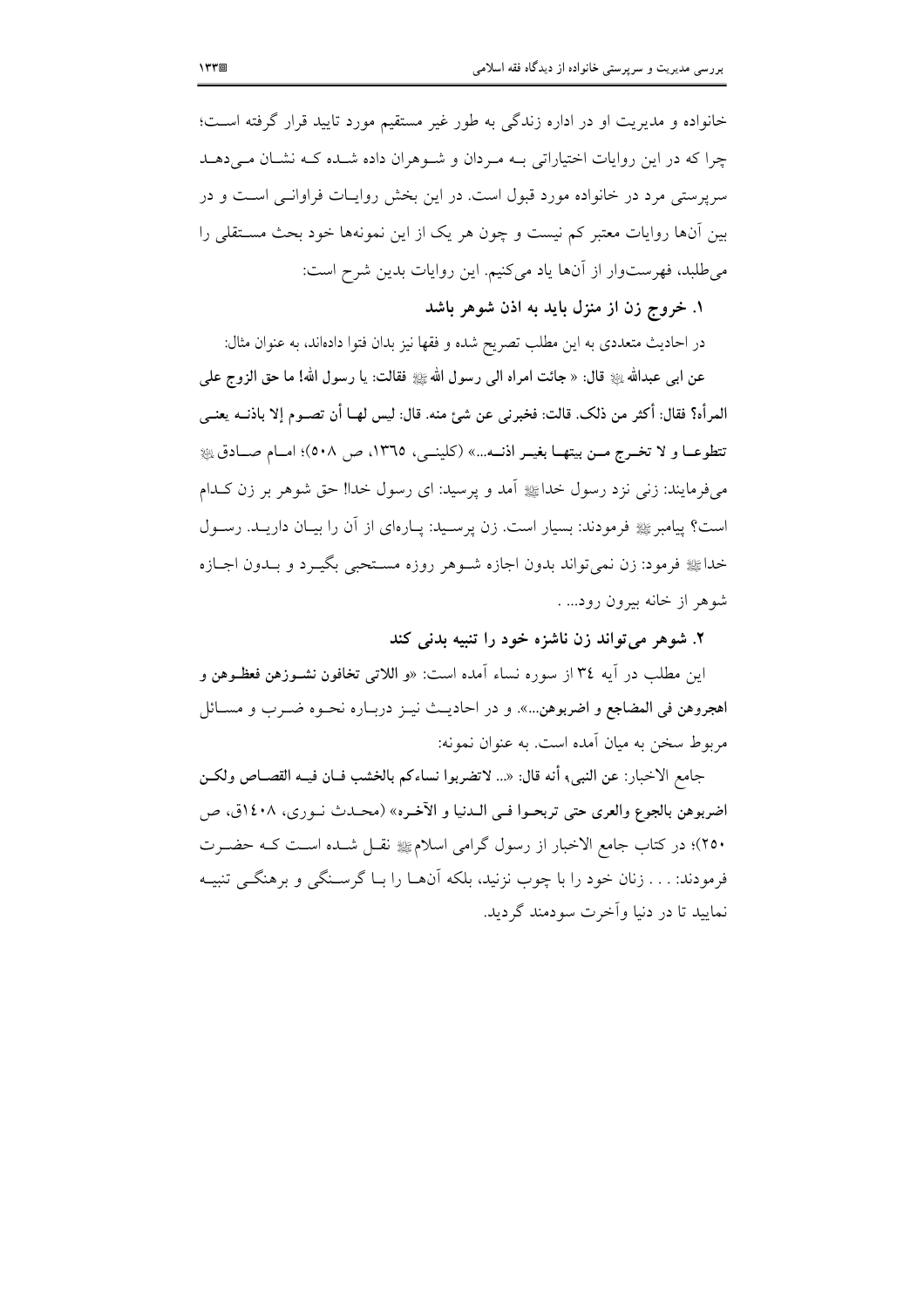۳. مرد می تواند زن را از اعمال مستحبی چون روزه و حج منع کند در احادیثی بدین مطلب تصریح شده از جمله:

١. عن ابي عبدالله ﷺ قال: « جاءت إمرأه إلى النبيﷺ فقالت: يا رسول الله! ما حق الزوج على المرأه؟ فقال: هو أكثر من ذلك فقالت: أخبرنبي بشيء من ذلك فقال: ليس لها أن تصوم إلا باذنــه» (كليني، ١٣٦٥، ص ١٥٢)؛ امام صادقﷺ مي فرمايند: زني خدمت پيـامبرﷺ خـدا آمـد و گفت: ای رسول خدا! حق شوهر بر زن چیست؟ پیامبر پاسخ دادند: بیش تر از آن است که تصور شود. زن گفت: مقداری از آن را بیان دارید. پیامبر ﷺ فرمودند: زن نمــیتوانــد بدون اذن شوهرش روزه [مستحبي] بگير د.

نیز حدیثی که در ضمن شماره اول نقل کردیم، به روزه مستحبی دلالت دارد.

٢. جابر بن يزيد الجعفي قال سمعت اباجعفرمحمد بن على الباقر ﷺ يقول: « ليس علــي النســاء أذان و لا إقامه إلى أن قال ولا يجوز أن تحج تطوعا إلا باذن زوجها» (محدث نوري، ١٤٠٨ق، ص ٥٥)؛ امام باقر ﷺ میفرمایند: برای زن اذان و اقامه نیست... و جایز نیست بـدون اذن شوهر به حج مستحبی برود.

٤. شوهر مي تواند نذر و قسم شرعي زن را به هم زند.

١. قال رسول الله ﷺ: « لا يمين لولد مع والده ولا للملوك مع مولاه و لا للمرأه مــع زوجهــا» (کلینی، ١٣٦٥، ص٤٤٣)؛ رسول گرامی اسلامﷺ میفرمایند: قسمی نیست بـرای فرزنــد با وجود يدر و براي برده با وجود آقا و براي زن با وجود همسر.

٢. عن ابي عبدالله ﷺ قال: « ليس للمرأه مع زوجها أمر في عتق ولا صدقه و لا تدبير و لا هبه و لا نذر في مالها إلا باذن زوجها إلا في حج او زكات او بر والـديها او صـله قرابتهـا» (كلينـي، ١٣٦٥، ص ٥١٤)؛ امام صادقﷺ مي فرمايند: زن نمي تواند با وجـود شـوهر تصـرفاتي از قبیل آزاد ساختن برده، صدقه دادن، تدبیر، بخشش و نذر در امـوال خـود داشـته باشـد، مگر از شوهر اذن بگیرد، جز برای سفر حج، پرداخت زکات، رسیدگی به پدر و مـادر و به جا آوردن صله رحم.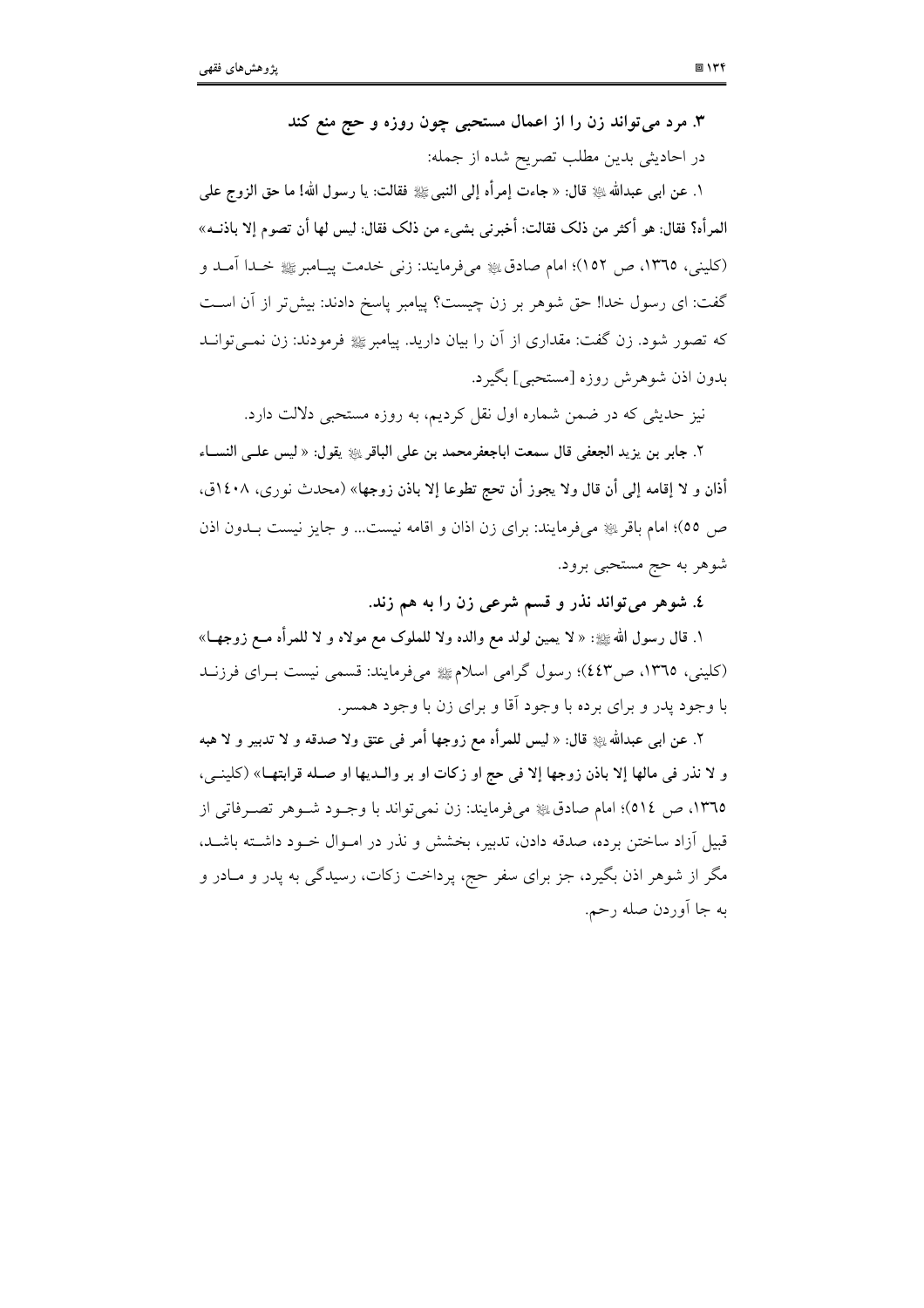٥. منع نمودن زن از برخی تصرفات اقتصادی

در حدیثی که در شماره ٤ ذکر کردیم، منع از صدقه، بخشش و آزاد کردن برده، ذکر شده است.

٦. طلاق در اختیار مرد است

این مطلب از بسیاری از روایات وارد شده در زمینه طلاق، استفاده می شود: عن ابـي عبدالله ﷺ قال: « قال رسول الله ﷺ: خمسه لا يستجاب لهم، رجل جعل الله بيده طــلاق إمرأته فهي تؤذيه و عنده ما يعطيها و لــم يخــل ســبيلها» (عــاملي، ١٤٠٩ق، ص ١١)؛ رســول خداﷺ فرمودند: دعای پنج گروه اجابت نشـود: ... مـردی کـه خداونـد اختيـار طـلاق همسرش را به او سیرده و زنش او را آزار میدهد، اما طلاقش نمیدهد.

۷. تمکین جنسی زن نسبت به خواست مرد

این مطلب در احادیث مختلف با تعبیرهای گوناگون وارد شـده اسـت و بـر اسـاس همین روایات، فقیهان یکی از ارکان اصلی استحقاق نفقه را تمکین جنسی دانستهاند.

در بین احادیث سرپرستی در گروه دوم، حدیث شماره ۳ بر این مطلب دلالت دارد. آنچه از مجموعه احادیث مطرح شده در باب سرپرستی مرد می توان برداشت کـرد، این است که فی الجمله می توان بین این عنـاوین و مسـاله عهـده داری مسـئولیت اداره زندگی و سرپرستی مردان بر خانواده ارتباطی مشاهده نمود؛ اما از اینها نمیتوان دایـره سرپرستی و حدود آن را به دست آورد. لذا پژوهش در زمینه مواردی که در روایات بــه

> عنوان حق زوج بر زوجه مطرح است، باید در گفتاری جدا دنبال کنیم. اجماع

اجماع سومین دلیلی است که می شود به آن تمسک جست. در این خصـوص کسـی از فقیهان ادعای اجماع نکرده است؛ لکن توافق آنها را در اصل مساله اجمالا نمیتوان انکار کرد؛ چرا که همه آنان به خروج زن با اذن شوهر، حق تنبیه بـدنی، اطاعـت زن از مرد در امور زناشویی تصریح نمودهاند؛ گرچه در کم و کیف آنها اختلاف نظـر دارنــد. همچنین فقها در مورد با سـفر زن، اذن شـوهر را شـرط مـیداننـد. بنـابراین، مـیتوان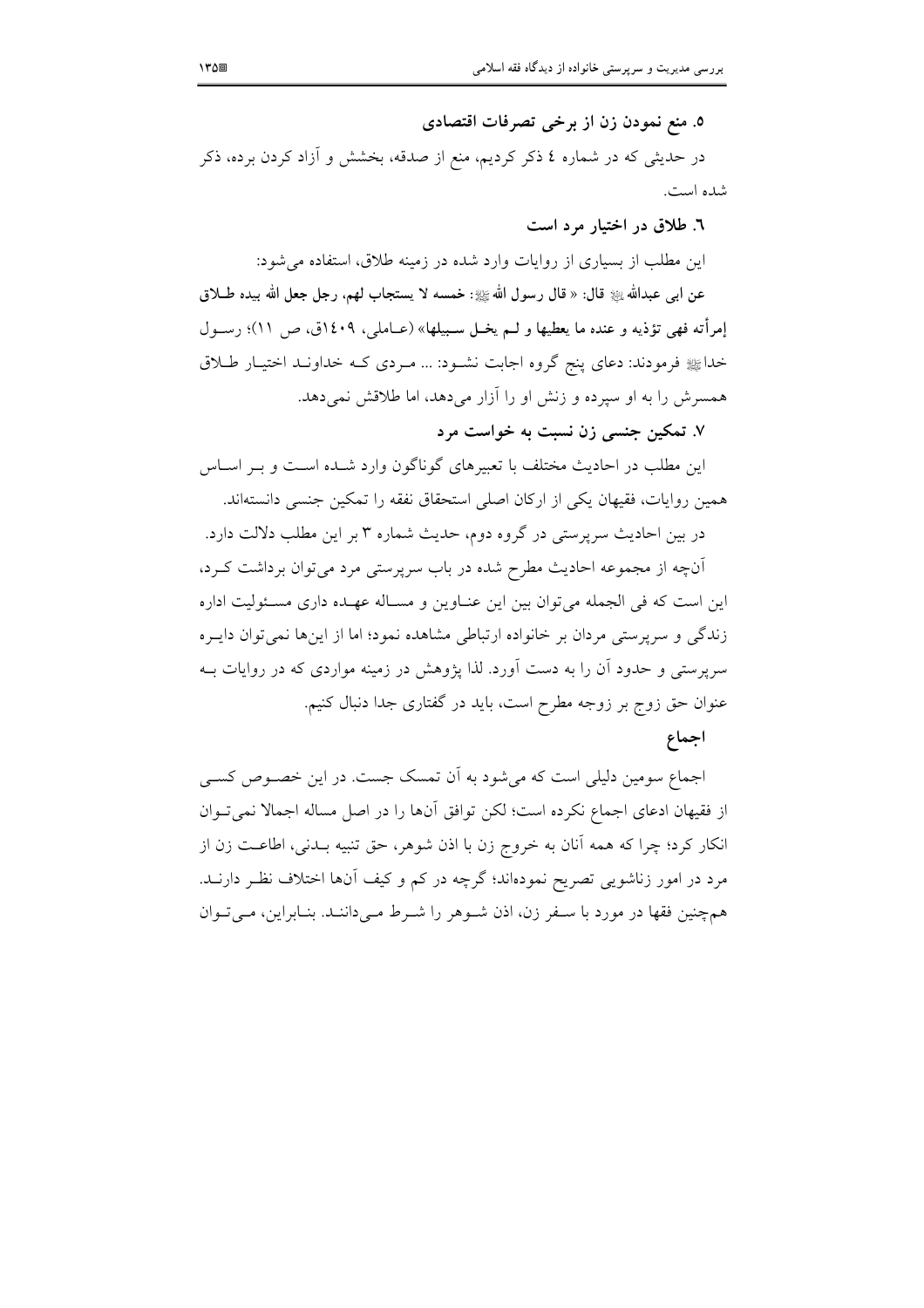سرپرستی مرد و نیز وجوب اطاعت زن را از مرد در امور زناشویی اجماعی دانست.

اما آنچه گفتنی است، مستند بودن این اجماع است؛ زیرا وجود آیات و روایات ذکـر شده، مستند فقیهان بوده؛ لذا باید در آن ادله نگریسته شود. از سوی دیگر، معقد و محل توافق آرا در این مساله روشن نیست. بنـابراین، بـرای حـد و مـرز سرپرسـتی مـردان و محدوده و مصادیق وجوب اطاعت درامور زناشویی، نمی توان از این توافق أرا و اجماع سو د پر د.

نتيجه آنکه اجماع به عنوان دليل مستقل از کتاب و سنت نبايد تلقى شود؛ چه اينکه محل توافق آرا در اجماع وضوحی ندارد. بنابراین، صرف نظر کردن از آن اولی است.

بررسی و ارزیابی مجموعه ادله مطرح شده

در ضمن بررسی این سه نوع دلیل، به برخی از نکات اشاره شد. اینک به بررســی و دقت در مجموع آنها می یردازیم. برای تفسیر و برداشت از ادله، نکاتی را بایــد در نظـر داشت:

۱. همانطور که قبلاً در بررسی آیه قوامیت مردان بیان شد، قرآن کریم در ضمن این آيه درصدد بيان دو مطلب اساســي اســت: يكــي سريرســتي و مــديريت مــردان درامــور مربوط به خانواده ودیگری بحث تمکین زوجه و اطاعت از شوهر درمسـائل زناشـویی. دقت نظر در روایات نیز همین معنا را تایید می نمود؛ اما بحث ضروری ایـن اسـت کـه محدوده مسئولیت سرپرستی مردان در امور مربوط به خانواده تا کجاســت و آیــا شــارع مقدس که مسئولیت نگهبانی و مراقبت و سرپرستی از زنان را به مردان سـپرده، گســتره آن را نیز مشخص نموده است یا نه؟ همچنین حقوقی که برای زوج در روایات پیشـین مطرح شده با مسئله سرپرستی و ریاست خانواده چه ارتباطی دارد و آیا ایــن حقــوق از آثار مديريت مرد بر خانواده است؟

۲. با توجه به نکته مذکور باید گفت در حـوزه سرپرسـتی و مـدیریت خـانواده، بـه خاطرغلبه داشتن قوه تعقل و تدبیر و اندیشه در مرد نسبت به زن، شارع ایــن وظیفــه را بر عهده مرد قرار داده و اکیدا به زن سفارش کرده است که فرمانبرداری از شوهر داشته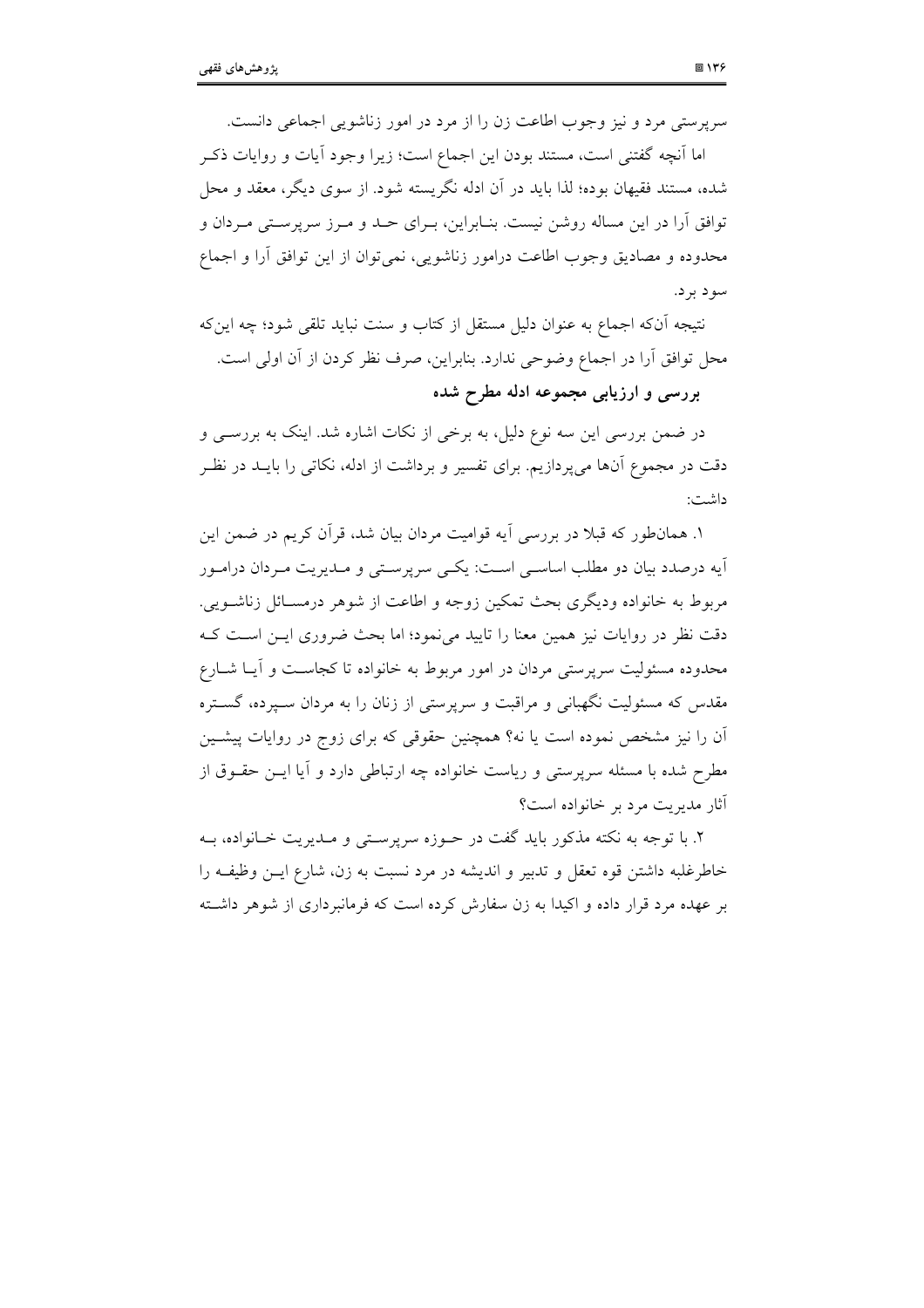باشد و حتی خصلت فرمـانبرداری از روی تواضـع را از صـفات ممـدوح زنــان صــالح برشمرده و این کلام در واقع ارشاد به حکم عقل است؛ چرا کـه عقـل سـليم و فطـرت پاک، حکم میکند که هر نهاد اجتماعی تنها در صورتی میتواند مسـير سـعادت را طـی کند که مدیری با تدبیر و اندیشه، هدایت آن را به عهده گیرد و سایرین در این مسـیر او را همراهی نموده واز او تبعیت داشته باشند. خانواده نیـز بـه عنـوان یـک نهـاد و بلکـه مهمترین نهاد اجتماعی، از این قاعده مستثنا نیست. لکن اسلام بـرای پیشگیری از وارد آمدن هر گونه آسیب به نهاد خانواده و جلوگیری از استبدادورزی مردان، اصـولی را بــر روابط زوجین حاکم کرده است که همه قوانین دیگر را پوشش داده و تفسیر مــیکنــد و در واقع این اصول و مسلمات فقهی و دینی محدوده حوزه سرپرستی و مـدیریت را در خانواده مشخص نموده است که عبارتند از:

الف) اصل معاشرت معروف: قرأن ازمعاشرت معروف در محيط خانواده به عنـوان یک اصل قانونی و نه اخلاقی صرف، یاد مے کنید. واژه «معبروف»، ۳۸ مرتب در قبراًن آمده که ۱۹ مورد آن توصیه به مردان در باب معاشرت و رفتار با زنان است. نمبی تــوان این مطلب را تنها یک توصیه اخلاقی و یک پند واندرز تلقی کـرد؛ چـرا کـه در مـوارد بسیار، در قالب امر آمده که به سادگی نمی توان از وجوب صرف نظـر نمـود. بنـابراین، بايد گفت تعبير « عاشروهن بالمعروف» (نساء / ١٩)؛ يک اصل قرآنبي و قبانوني ثابت وحاکم بر روابط زوجین است که نحوه مدیریت مرد را در خانواده تفسیر می کند. علامه طباطبايي «معروف» را چنين تفسير مي كند:

«معروف أن است كه افراد جامعه انساني أن را مي شناسند، بدون أنكه نسبت بــه أن

جاهل باشند یا آن را انکار نمایند» (طباطبایی، ۱۳۷٤، ج ٤، ص ٢٥٥).

نيز فرموده است:

«معروف چیزی است که انسانها آن را با ذوقی که از نوع زندگی اجتمـاعی حاصـل می شود و در بین آنان متداول است، درک می کنند... پس، معـروف دربردارنــده هــدایت عقل و حکم شرع و خلق نیکو بـه عنــوان یــک فضــیلت و روش۵حـای مؤدبانــه اســت» (طباطبايي، ١٣٧٤، ج ٤، ص ٢٣٢).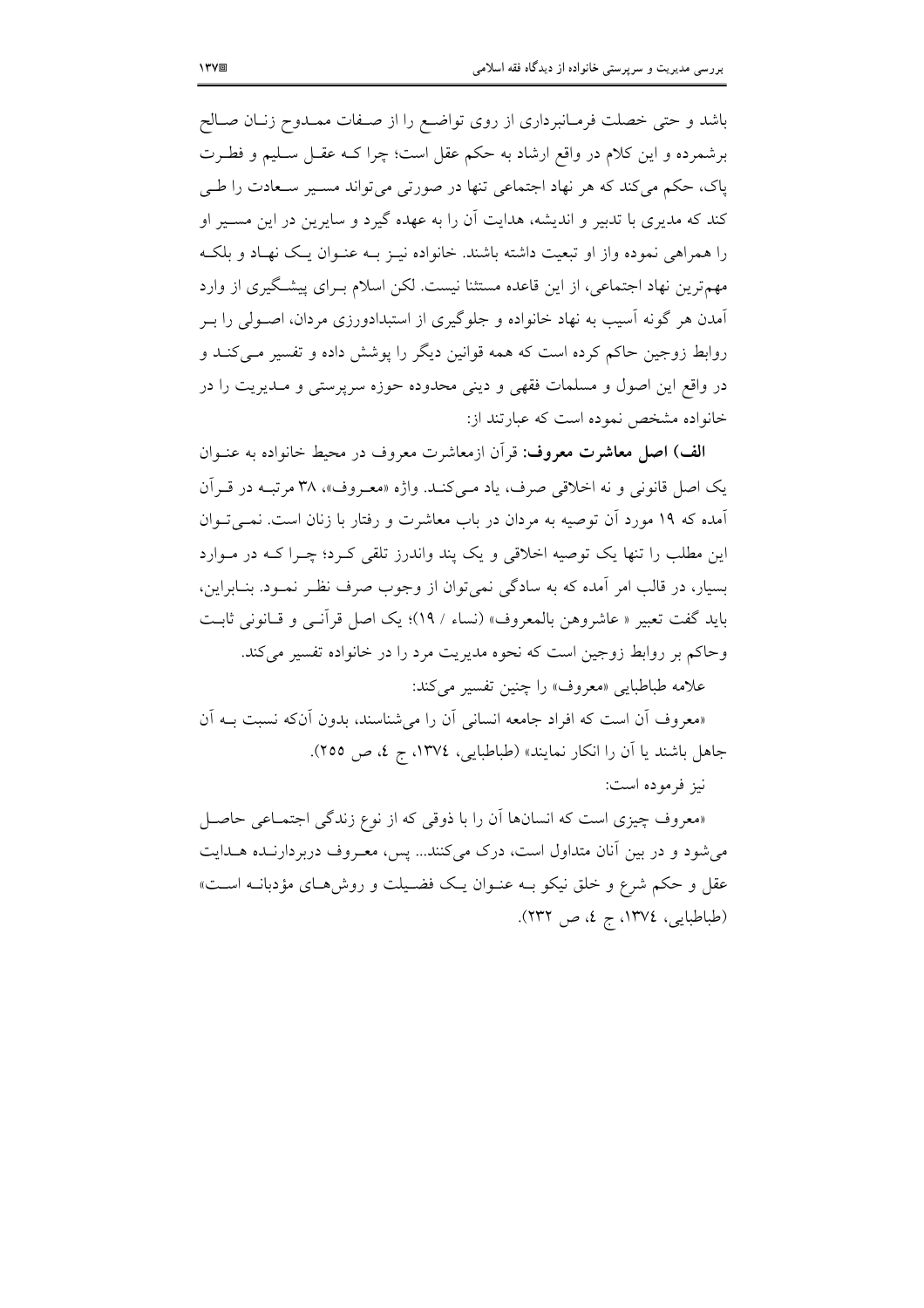ب) اصل عدالت: «عدالت» كه در قرأن در أيات مختلف و از جمله درأيــه «اعــدلوا هو اقرب للتقوى» (مائده/ ٨)، مورد سفارش قرار گرفتـه در واقــع اصــل مســلم عقلانــي است و از آنجا که حسن و قبح افعال عقلی است و قدر متیقن آن عدل و ظلـم اسـت، نمي توان گفت عقل، در شناخت اين دو به مشكل بر مي خورد. بنابراين، جعـل قواميـت به گونهای که به ظلم منتهی گردد، به طور قطع و یقین مطلوب قانونگـذار نیســت و بــه تعبير شهيد مطهري:

«اصل عدالت از مقیاس های اسلام است که باید دید چه چیز بر او منطبق می شود. عدالت در سلسله علل احکام است نه در سلسله معلولات. نه این است کـه آنچـه دیــز گفت عدل است؛ بلكه آنچه عدل است دين مي گويد. اين معناي مقيـاس بـودن عـدالت است برای دین» (مجله ییام زن، ش ١١١، ص ٦).

ج) مسلمات شــريعت: «مســلمات شــريعت» كــه از أن بــه قــرأن و ســنت قطعــي وضرورت فقه تعبیرمی شود، در شناخت شریعت مقیاس است و نمی توان بــدون اَن بــه فهم يا استنباط ازيک آيه يا چند حديث دست زد. بنـابراين، نمـيتوان در دادن اختيـار زندگي خانوادگي به مرد، اصول مؤكد و حتى مستحبي همچون اصل عـدم اطاعـت در معصیت خداوند متعال و صله رحم و توجه به حقوق پدر و مادررا نادیده گرفت.

۳. مدیریت خانواده، مانند هر حوزه مدیریتی دیگر، صـلاحیت و اهلیـت خاصـی را می طلبد. اگر ریاست خانواده به عهده مرد است، نمی توان آن را بدون هیچ گونه شرط و اهليتي يذيرفت.

٤. در مورد ارتباط میان مسئولیت سرپرستی و تعیـین برخــی حقــوق بــرای زوج در روایات نیز باید بررسی کنیم که آیا ایــن حقــوق، نشــأت گرفتــه از مســئله سرپرســتی و ریاست مرد بر خانواده است (بدین معنا که چون مدیریت و سرپرستی خانواده بر عهده مرد گذاشته شده، مسئولیت او مقتضی وضع چنین آثار و حقوقی است)؛ یا منشأ وضـع، چیزی غیر از این است و مدیریت و تعیین برخی حقـوق، دو مسـئله جـدا از یکـدیگر هستند. اگرچه از طریق اثبات این حقوق برای زوج، میتوان پــی بــرد کــه عهــده داری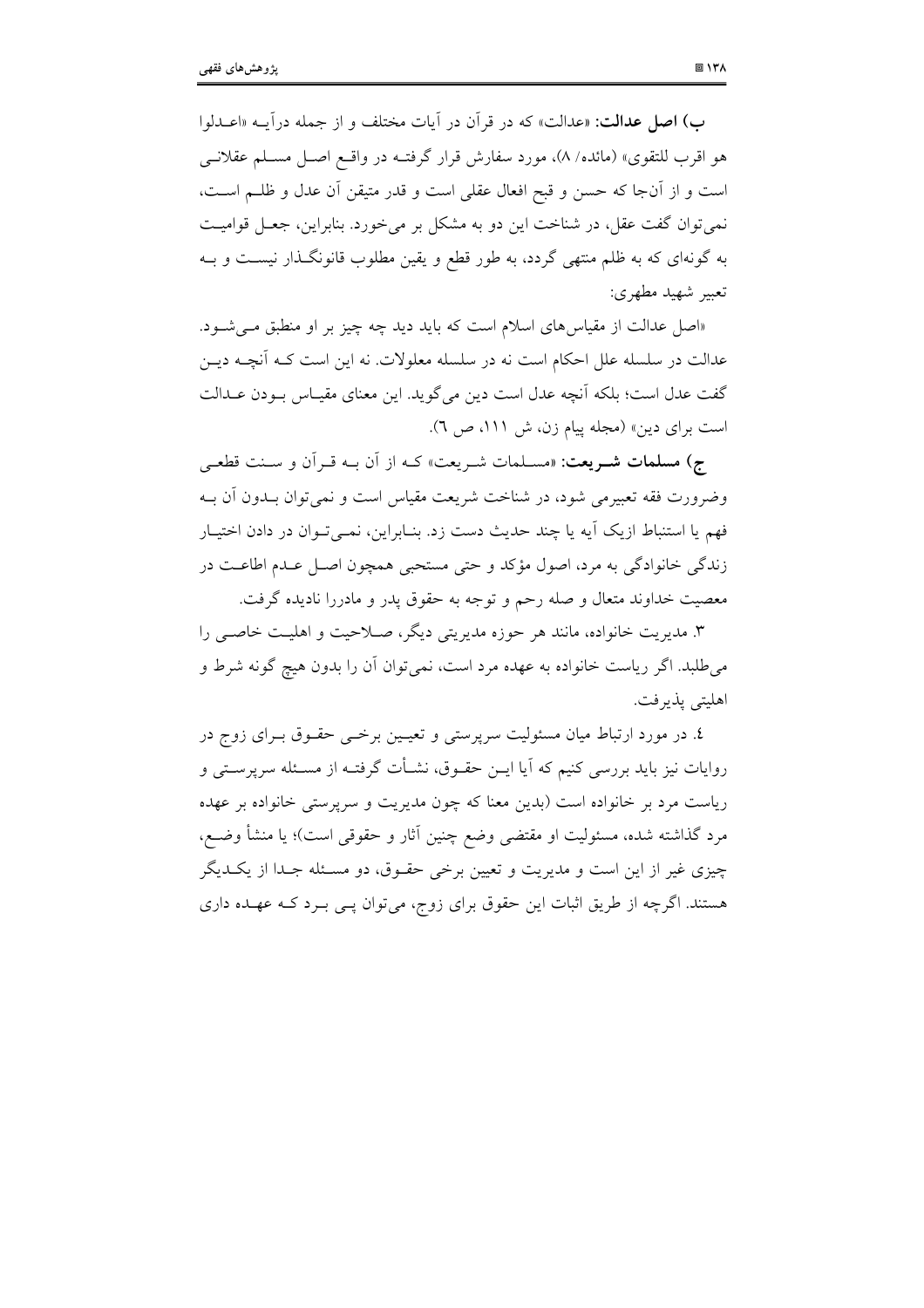مسئولیت مدیریت خانواده و اداره زندگی از سوی مرد، مورد تأیید شارع است. به نظر می رسد که توجه به دو نکته، ابهام را برطرف و مطلب را روشن می کند: ۱. به کار رفتن تعبیر «حق الزوج علی الزوجه»، در روایاتی که مسئله حقـوق همسـر بر زوجه در آنها مطرح شده است، این نکته را بــه ذهــن متبــادر مــیســازد کــه حیطــه زوجیت منظور قانونگذار بوده است. بدین معنــا کــه مــردان در آن قلمــرو، ذیحــق بــه حساب مي آيند و به زنان فرمان داده شده است كه در دايره زوجيت از شوهران اطاعـت نمایند. به تعبیر دیگر، واژه «زوج» در این روایات، وصف مشعر به علیـت اسـت؛ یعنـی زوجيت زوج اقتضاى وضع چنين حقوقي را دارد و از آنجا كه قرارداد طرفينــي ازدواج باعث شکل گیری عنوان زوج و زوجه میشود؛ باید گفت منشأ این حقوق، همان عقــد ازدواج است.

۲. حقوقی که در این روایات برای زوج بر عهـده زوجـه مقـرر گردیـده (حتـی در فرضی که به جهت عدم اهلیت، سرپرستی و ریاست خانواده از زوج سلب مـی گـردد)، به قوت خود باقی است. به عنوان مثال نمـیتوان گفـت در مـوردی کـه زوج، اهلیـت سرپرستی و مدیریت خانواده را از دست داده، همسـر اومـی توانـد در هـر زمـان کـه بخواهد از منزل خارج شود یا حتی جهت انجام دادن اعمال مستحبی نظیر حج به سـفر رود.

#### نتىحە

پس از این که موضوع مطرح در این تحقیق را به تفصیل مورد بررسی قرار دادیم، در پایان با بیان نتایج به دست آمده و پاسخ به پرسشهای مطرح شـده در ابتـدای نوشـتار، تحقيق را سامان مي دهيم:

سؤال اول: مديريت و سرپرستي در نهاد خانواده چه مفهـومي دارد؟ نظـر اسـلام در این باره چیست؟

تعبیرهای قوام، قیم، راعی و… که در ادله به کار رفت، بدین سؤال پاسخ میدهد. بــه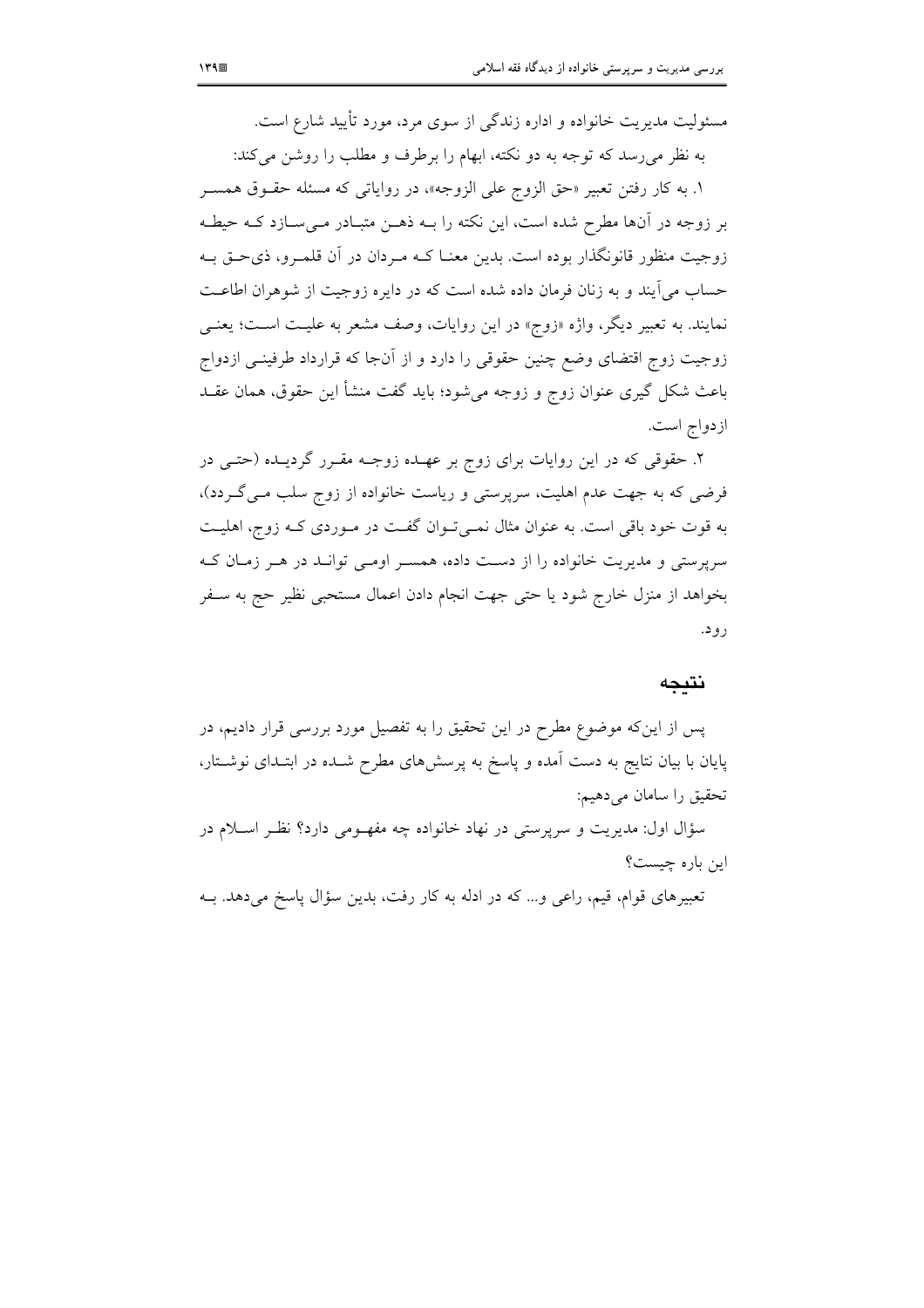این معنا که بیان میکند مدیریت و سرپرستی در خانواده عبارت است از: عهده دار شدن مسئولیت و وظیفه نگهبانی و مراقبت از همسر و فرزندان و توجه و رسـیدگی بـه امور أنان در جهت تامین مصلحت و سعادت خانواده.

سؤال دوم: از نظر اسلام این نهاد چگونه باید اداره شود و مدیر آن چه کسی است؟ زن يا مرد؟ يا هر دو؟

به دلیل وجود ویژگی ها و توانایی های لازم برای اداره امور خانواده در مرد، مدیریت و سرپرستی خانواده در اسلام بر عهده مرد است. از نظر اسلام، بهترین شیوه بـرای اداره خانواده، نظام مرد سالاری است؛ به این معنا که افراد خانواده امـور مربـوط بـه آن را بــا مشورت و همدلی پیش ببرند؛ ولی تصمیم گیری نهایی و ماموریت اجرایی آن بر عهـده مرد باشد.

سؤال سوم: مبنای اسلام در انتخاب سرپرست و مدیر خانواده چه بوده است؟

پاسخ اين مطلب در توضيح آيه « الرجال قوامون علـي النسـاء » گذشـت. ايـن آيــه، مبنای قوامیت را فضیلت مردان و مسئولیت انفـاق آنـان مـیدانـد. در تفسـیر فضـیلت دیدگاههای مختلفی ارائه شد و آنچه مورد قبول واقع گردیــد، تــوان جســمانی بــیش5تــر مردان و برتري قدرت انديشه و تدبير آنان در زندگي نسبت به زنان بود.

سؤال چهارم: برفرض که شارع مقدس این مسئولیت را بر عهـده مـرد نهـاده باشـد، میان وظیفه مرد و مسئولیت شرعی وجوب متابعت از زوج چه ارتباطی وجود دارد؟

امر شارع به متابعت زوجه از زوج در این ارتباط، در واقع امری ارشادی (ارشـاد بـه حکم عقل) است؛ چرا که عقل سلیم و فطرت یاک، حکم می کند که نهاد خـانواده تنهـا در صورتی می تواند مسیر سعادت را در بستری و صفا و صمیمیت طی کند که مـرد بـه عنوان مدیر، با تدبیر و اندیشه، هدایت آن را به عهده گیرد و همسر، او را در این مسـیر همراهي و متابعت كند.

سؤال پنجم: برفرض که شارع مقدس، مسئولیت نگهبانی و مراقبـت و سرپرسـتـی از زنان را به مردان سیرده باشد، گستره و محدوده این مسئولیت تا کجاست؟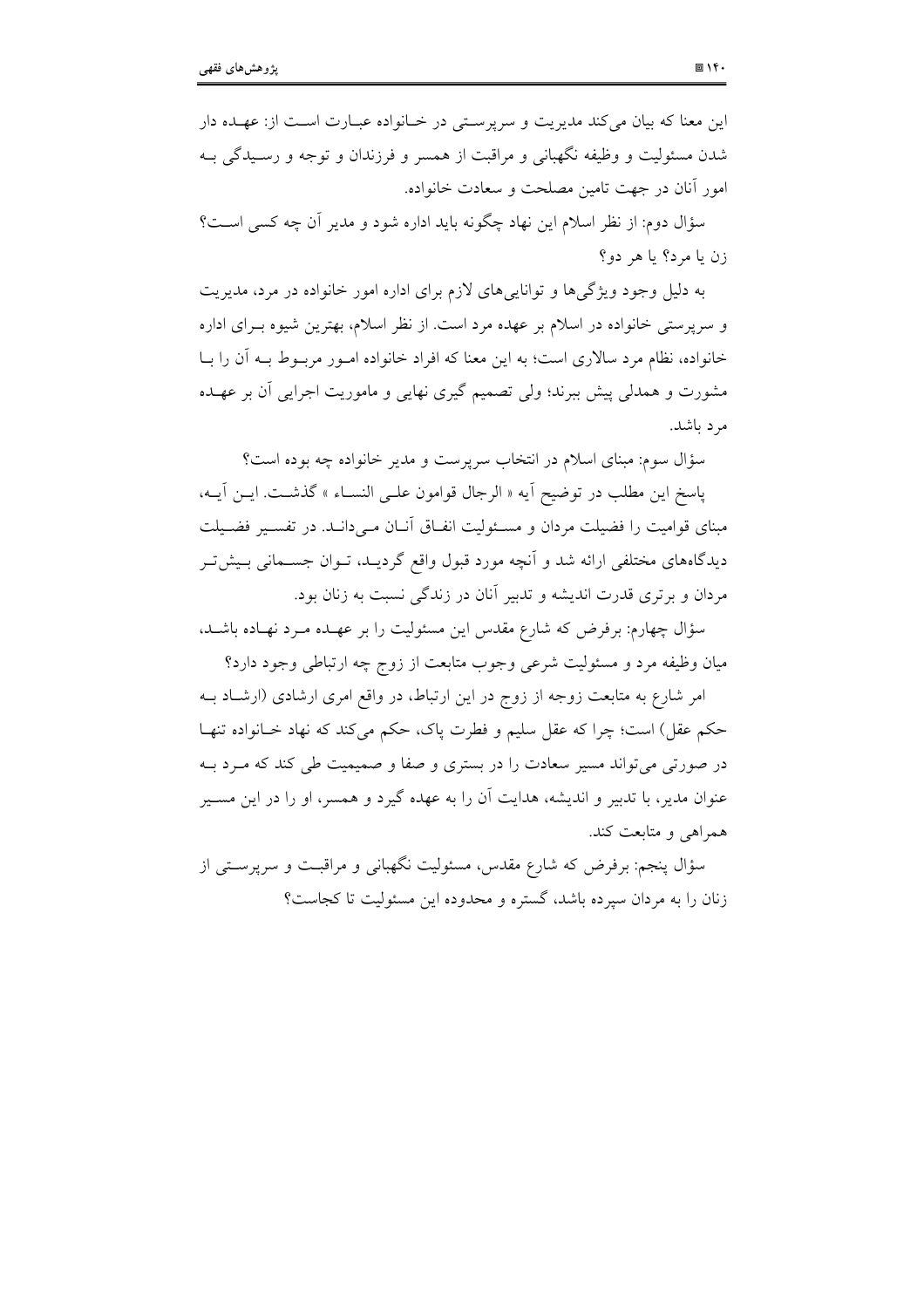اسلام برای پیشگیری از وارد آمدن هر گونه آسیب به نهاد خـانواده و جلــوگیری از استبدادورزی مردان، اصولی را بر روابط زوجین حاکم کرده است که همه قوانین دیگـر را پوشش داده و تفسیر می کند و در واقع این اصول و مسلمات فقهی و دینی، محـدوده حوزه سرپرستی و مدیریت را در خانواده مشخص نموده است که عبارتند از:

١. اصل معاشرت معروف؛ ٢. اصل عدالت؛ ٣. مسلمات شريعت؛ ٤. اصـول مؤكـد و حتى مستحبي همچون اصل عدم اطاعت در معصـيت خداونـد متعـال و صـله رحـم و توجه به حقوق يدر و مادر؛ ٥. اهليت و شايستگي اداره زندگي و مديريت خانواده.

سؤال ششم: آیا میـان مسـئولیت سرپرسـتی و تعیـین برخـی حقـوق بـرای زوج در روایات ارتباطی وجود دارد؟ و به عبارتی آیا این مسئولیت منشأ وضـع چنــین حقــوقی است؟

چنانکه بیان نمودیم، دو قرینه وجود دارد که با توجه به آن دو میتوان گفت منشـأ وضع این حقوق، همان عقد ازدواج است و این حقوق از آثار سرپرستی و مدیریت مرد بر خانواده نیست؛ گرچه از طریق اثبات این حقـوق بـرای زوج مـیتـوان پـی بـرد کـه سرپرستی مرد بر خانواده مورد تأیید شارع است و آن دو قرینه عبارتند از:

۱. به کار رفتن واژه « زوج » در این روایات که وصف مشعر به علیت است؛ یعنـی زوجيت زوج مقتضى وضع چنين حقوقي است.

٢. بقای این حقوق بر عهده زوجه، حتبی در فرضبی کـه بـه جهـت عـدم اهلیـت، سرپرستی از زوج سلب میگردد.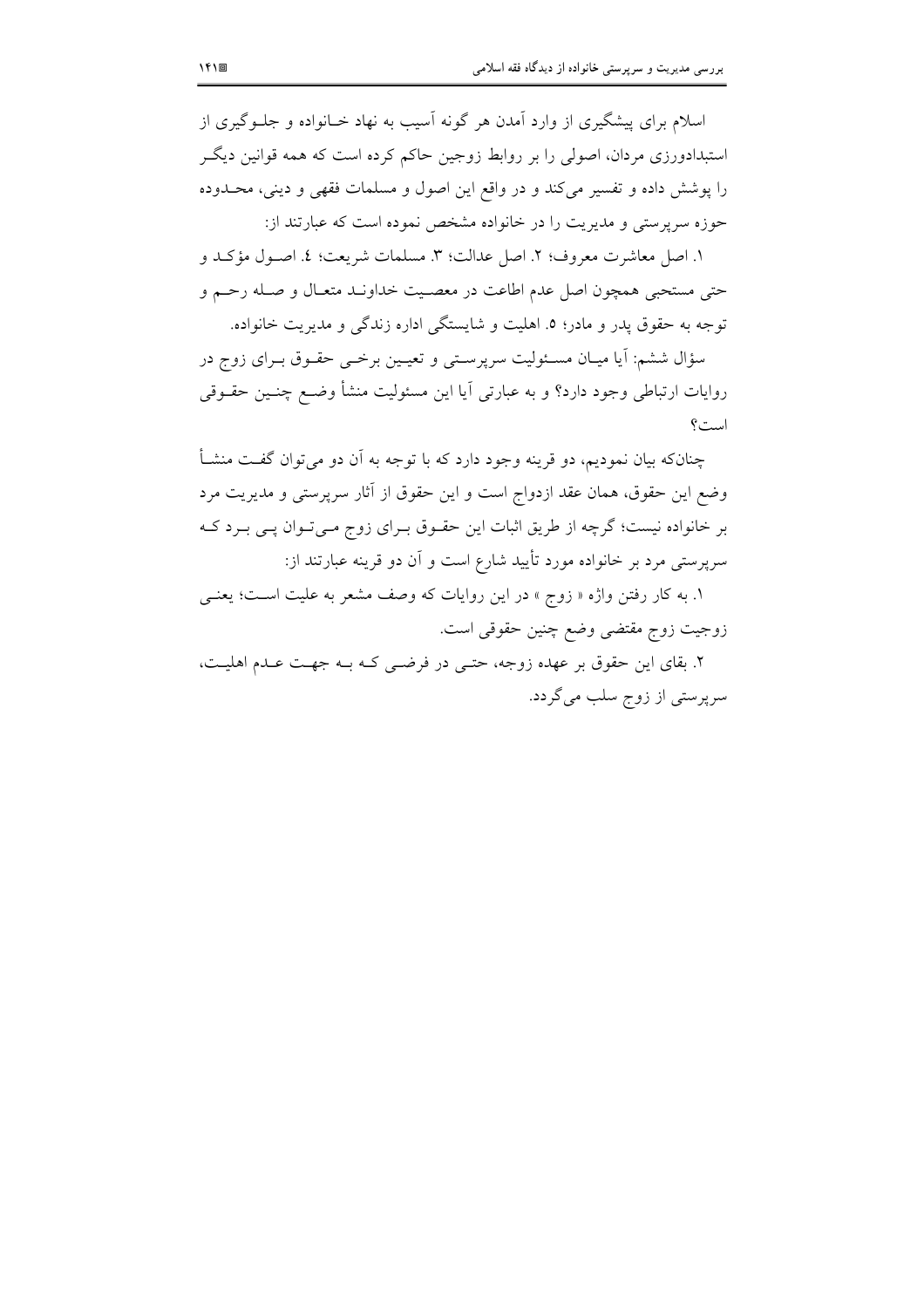# منابع و مآخذ

 $\sim$